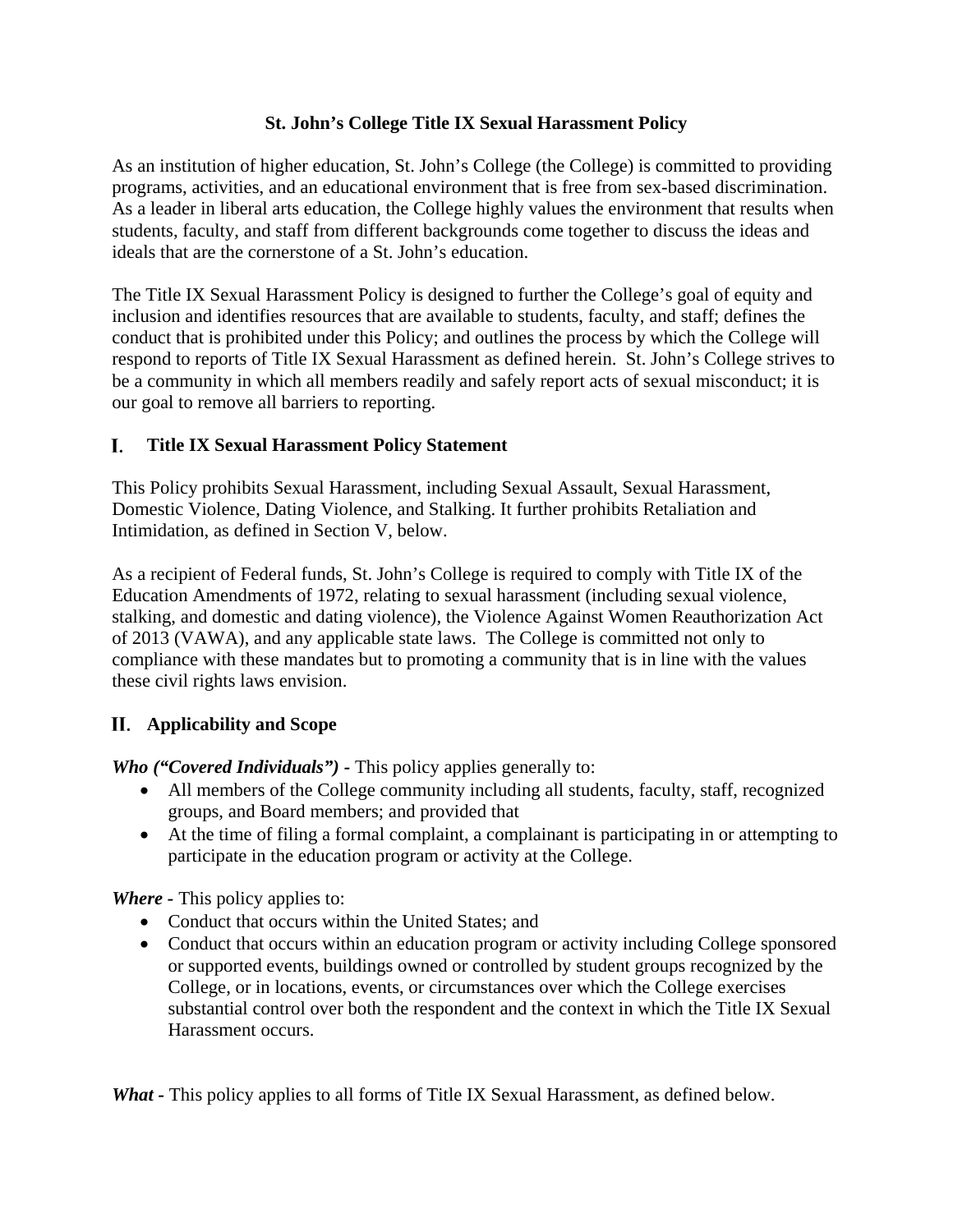Allegations of sexual misconduct that do not fall under this policy because they do not constitute prohibited conduct as defined herein, may constitute violations of the College Sexual Misconduct Policy.

*When -* Reports of Title IX Sexual Harassment may be made to the College at any time. The College encourages those who experience or witness the alleged act of Title IX Sexual Harassment to report it immediately in order to maximize the College's ability to respond and conduct a thorough investigation. Prompt reporting allows evidence to be preserved, witnesses to be interviewed, and any disciplinary/resolution process to move forward most effectively. The ability to investigate a report and take action against a Respondent becomes more limited as time goes on. Disciplinary action can generally only be taken against a Respondent as long as that person is enrolled, employed, or otherwise affiliated with the College. This does not preclude the College from taking administrative actions against Respondents who are unaffiliated with the College. Administrative actions may include, but are not limited to, barring an individual from College property or attending College-affiliated events.

The College also has a Sexual Misconduct Policy and a Non-Discrimination and Anti-Harassment Policy. These policies addresses protected-class based discrimination and sexual misconduct that does not constitute Title IX Sexual Harassment as defined in Section III of this Policy, and other forms of discrimination which are prohibited by the College, but are not violations of this Policy. If particular conduct would be prohibited by both this Policy and by the Sexual Misconduct Policy or the Non-Discrimination and Anti-Harassment Policy, this Policy controls.

The Title IX Coordinators on each campus are charged with the responsibility of coordinating the College's efforts to comply with its obligations under Title IX, including addressing complaints of Title IX Sexual Harassment, coordinating investigations, overseeing sanctioning, and providing appropriate interim measures for the community.

Inquiries about this Policy should be made to:

- In Santa Fe: Christine Guevara, Executive Director, Campus Health and Wellness. Weigle Hall Room 117, [Christine.Guevara@sjc.edu,](mailto:Christine.Guevara@sjc.edu) 505-984-6128.
- In Annapolis: Danielle Lico, Executive Director, Campus Wellness. Mellon Hall 119, [Danielle.Lico@sjc.edu,](mailto:Danielle.Lico@sjc.edu) 410-626-2530

# **Definitions**

- **A. Complainant** is an individual(s) who has standing to file a Formal Complaint under this policy. This generally refers to an individual who directly experienced a violation(s) of this policy.
- **B. Confidential resources/persons** are those who are not required to convey a report of misconduct or harassment to a Title IX Coordinator. *Completely* confidential persons to whom reports can be made are the mental health counselors. Such reports will not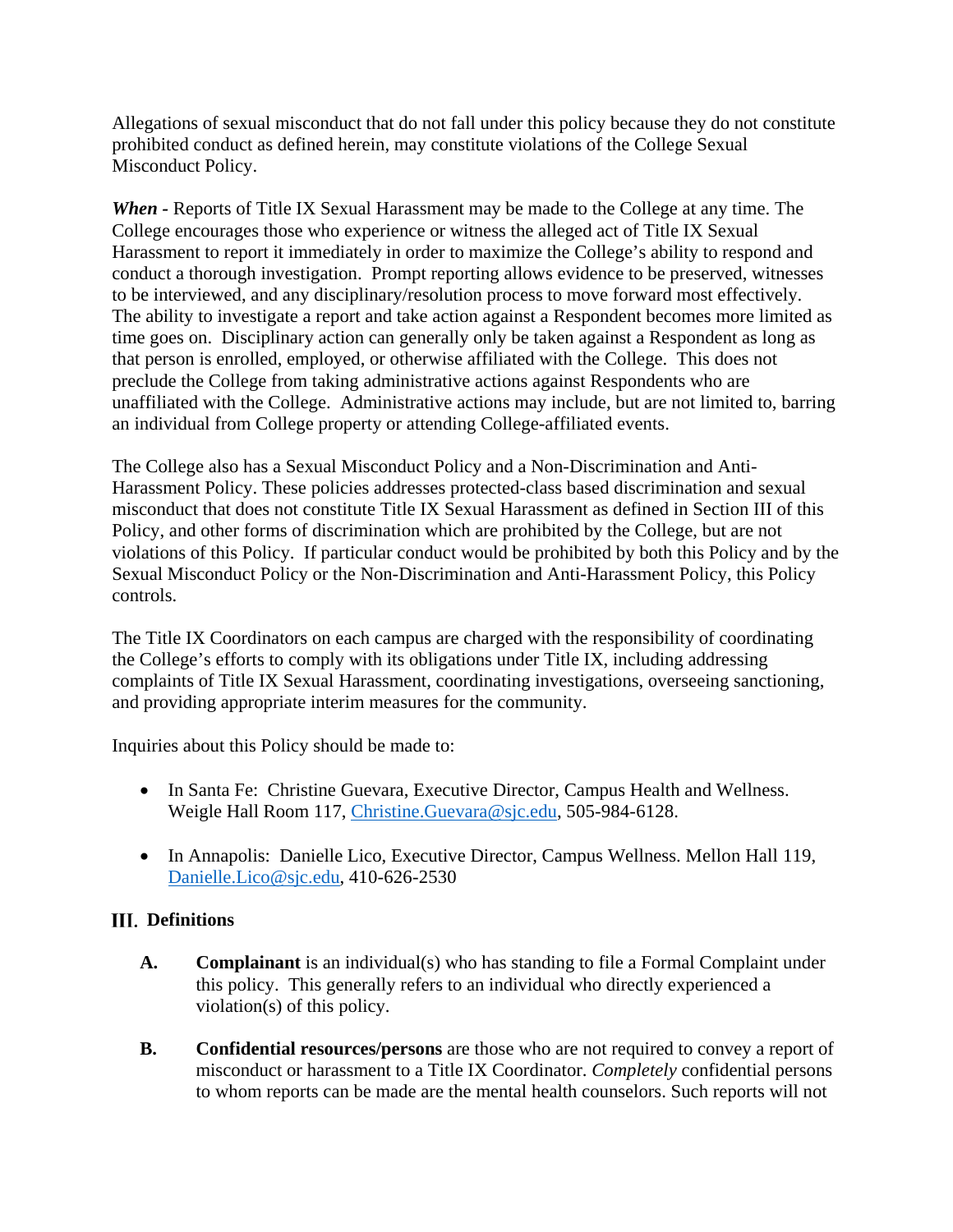be shared without the reporter's explicit permission, except in extreme circumstances. *Mostly* confidential reporting persons include physicians, nurse practitioners, and other counselors. Mostly confidential reporting persons will keep reports as confidential as possible, but must share de-identified information with a Title IX Coordinator.

- **C. Consent** is informed, freely and actively given speech or action that indicates willingness to participate in mutually agreed upon specific sexual contact. Consent must be given from the beginning to the end of each instance of sexual activity and for each type of sexual contact. Consent cannot be given by someone who is incapacitated, by alcohol or other drugs or for some other reason (for example, age or disability). Silence and/or lack of resistance on the part of the Complainant does not imply consent. A previous relationship or prior consent does not imply consent to future sexual acts. Consent is not indefinite; it can be withdrawn at any time. Consent is not given if it results from the use of threat of physical force, deception, lying, intimidation, coercion, or any other factor that would eliminate an individual's ability to choose whether or not to have sexual contact.
- **D. Dating Violence** means an act of violence committed by a person who is or has been in a social relationship of a romantic or intimate nature with the person who is subject to such behavior. The existence of such a relationship shall be determined based on all of the following: the Complainant's statement, the length of the relationship, the type of relationship, and the frequency of interaction between the persons involved in the relationship. For the purposes of this definition:
	- 1. Dating Violence includes, but is not limited to, sexual or physical abuse or the threat of such abuse.
	- 2. Dating Violence does not include acts covered under the definition of Domestic Violence.
- **E. Domestic Violence** refers to felony or misdemeanor crimes of violence committed by a current or former spouse of the victim (or a person similarly situated to a spouse of the victim), by a person who shares a child with the victim, or by a person who is or formerly has cohabitated with the victim as a spouse. Domestic Violence also includes:
	- 1. An offense that meets the definition of abuse as defined by the laws of the State of Maryland (Md. Code Ann., Fam. Law § 4-501, *et seq.*), as applicable.
	- 2. An offense that meets the definition of assault or battery as defined by the laws of the State of New Mexico (N.M. Stat. Ann. § 30-3-12, *et seq.*), as applicable.
- **F. Formal Complaint** refers to a written complaint (electronic submission via email meets this definition) alleging Title IX Sexual Harassment against a respondent that is submitted by the Complainant to a Title IX Coordinator or Deputy Title IX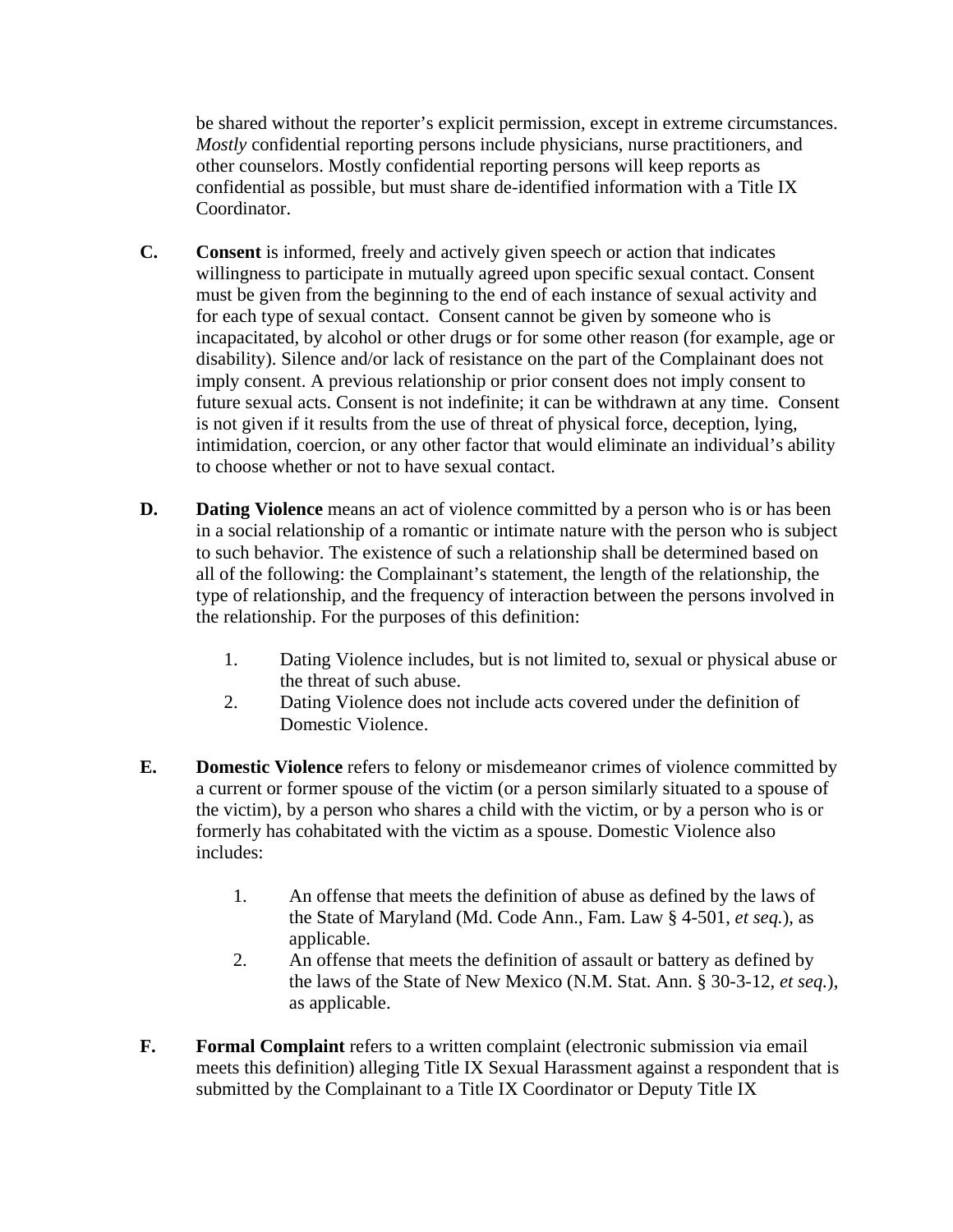Coordinator, that articulates the following details:

- 1. A stated desire to move forward with an investigation into the incident as outlined in this policy;
- 2. Date(s) or approximate date(s) of the alleged incident(s);
- 3. Time(s) or approximate time(s) of the alleged incident(s);
- 4. Name(s) of the Respondent(s) involved in the alleged incident(s); and
- 5. Details of the alleged incident(s) sufficient to permit the Respondent(s) to prepare for an initial interview.

Formal complaint may also refer to a document signed by the Title IX Coordinator alleging Title IX Sexual Harassment. Where the Title IX Coordinator signs a formal complaint, the Title IX Coordinator is not a complainant or otherwise a party.

**G. Incapacitation** is the inability, temporarily or permanently, to give consent because the individual is asleep, unconscious, losing or regaining consciousness, or is otherwise unable to make informed rational judgments and decisions.

Incapacitation may result from the use of alcohol and/or drugs (both legal and illegal) and is a state beyond drunkenness or intoxication. The impact of alcohol and drugs varies from person to person; however, warning signs that a person is incapacitated or approaching incapacitation may include acting confused or incoherent, slurred speech, vomiting, inability to perform personal tasks such as undressing, inexplicable sudden changes in emotion, and/or difficulty walking. Evaluating incapacitation requires an assessment of how the consumption of alcohol and/or drugs affects an individual's decision-making ability, awareness of consequences, ability to make informed judgments, or capacity to appreciate the nature and the quality of the act.

When an investigator or panel is assessing incapacitation, they will look at the issue from the perspective of a Respondent and determine whether a Respondent should have been aware of the Complainant's incapacitation based on objectively and reasonably apparent indications of impairment when viewed from the perspective of a sober, reasonable person in the Respondent's position.

**H. Supportive Measures** are designed to restore or protect the educational and living environment for the Complainant and the Respondent, or to deter sexual harassment, pending the outcome of the procedures under this policy, without unreasonably burdening the other party. In all complaints of Sexual Misconduct whether the Complainant files a Formal Complaint or asks that the complaint remain confidential, the College may implement reasonable supportive measures.

The range of supportive measures include, but are not limited to, the imposition of a no-contact order instructing the parties to not contact one another; change in work schedule or job assignment; restrictions in access to the College facilities, including but not limited to the Dining Hall or Residence Halls; change in housing; change in class schedule; restrictions on co-curricular activities; interim suspension; or any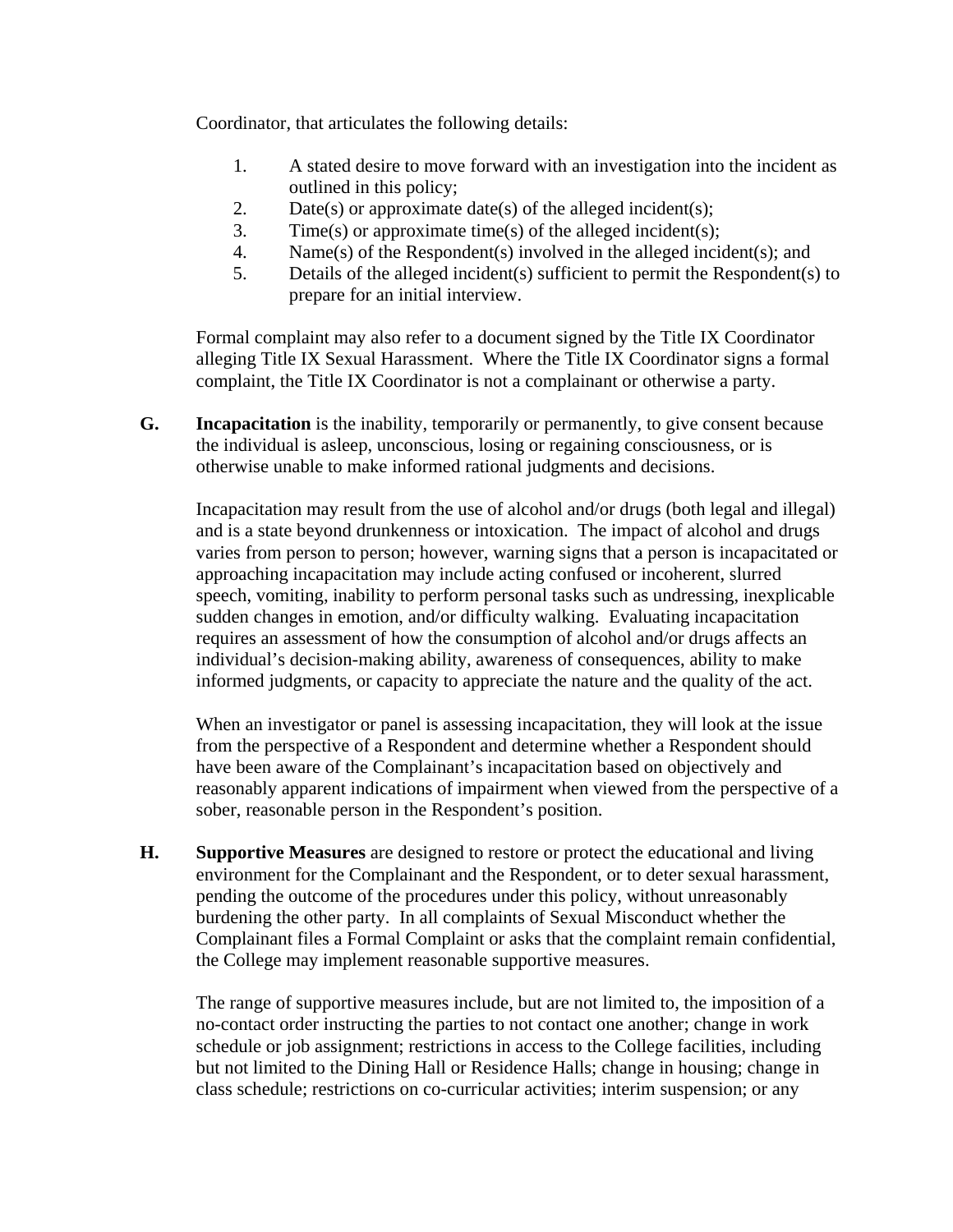other remedy which can be tailored to the involved individuals.

- **I.** Intimidation is any act to deter an individual from making a report of an alleged violation of this Policy or participating in an investigation or related proceeding under this Policy by imposing fear through threats of physical or emotional harm to anyone.
- **J. Managing Coordinator** is the person who is assigned to manage the administrative aspects of a complaint. While the Managing Coordinator will usually be a Deputy Title IX Coordinator, the College reserves the right to appoint others, including persons external to the College, to serve in this capacity.
- **K. Recognized Organization** is any student organization, club, intermural sports team, or other group of students organized in a formal and/or identifiable way.
- **L. Reporting Party** is an individual(s) making a report that this Policy has been violated. The Reporting Party and the Complainant may or may not be the same individual(s). The report of an engaged bystander can provide critical direction for the investigation of misconduct, even when the misconduct was not directed at the Reporting Party.
- **M. Respondent** is an individual(s) or recognized organization(s) accused of violating this Policy.
- **N. Retaliation** is any act or attempted act to seek retribution against anyone who has reported an alleged violation of this Policy or against anyone who has participated in an investigation or related proceeding under this Policy. Prohibited retaliatory acts include, but are not limited to, intimidation, threats, coercion, and discrimination.
- **O. Sexual Assault** is actual or attempted physical sexual contact with another person without that person's consent. Sexual Assault specifically includes:
	- 1. An offense that meets the definition of rape, fondling, incest, or statutory rape as defined by the FBI's Uniform Crime Reporting Program.
		- Rape: The penetration, no matter how slight, of the vagina or anus with any body part or object, or oral penetration by a sex organ of another person, without the consent of the victim.
		- Fondling: The touching of the private body parts of another person for the purpose of sexual gratification, without the consent of the victim, including instances where the victim is incapable of giving consent because of age and/or because of temporary or permanent mental incapacity.
		- Incest: Non forcible sexual intercourse between persons who are related to each other within the degrees wherein marriage is prohibited by law.
		- Statutory Rape: Non forcible sexual intercourse with a person who is under the statutory age of consent.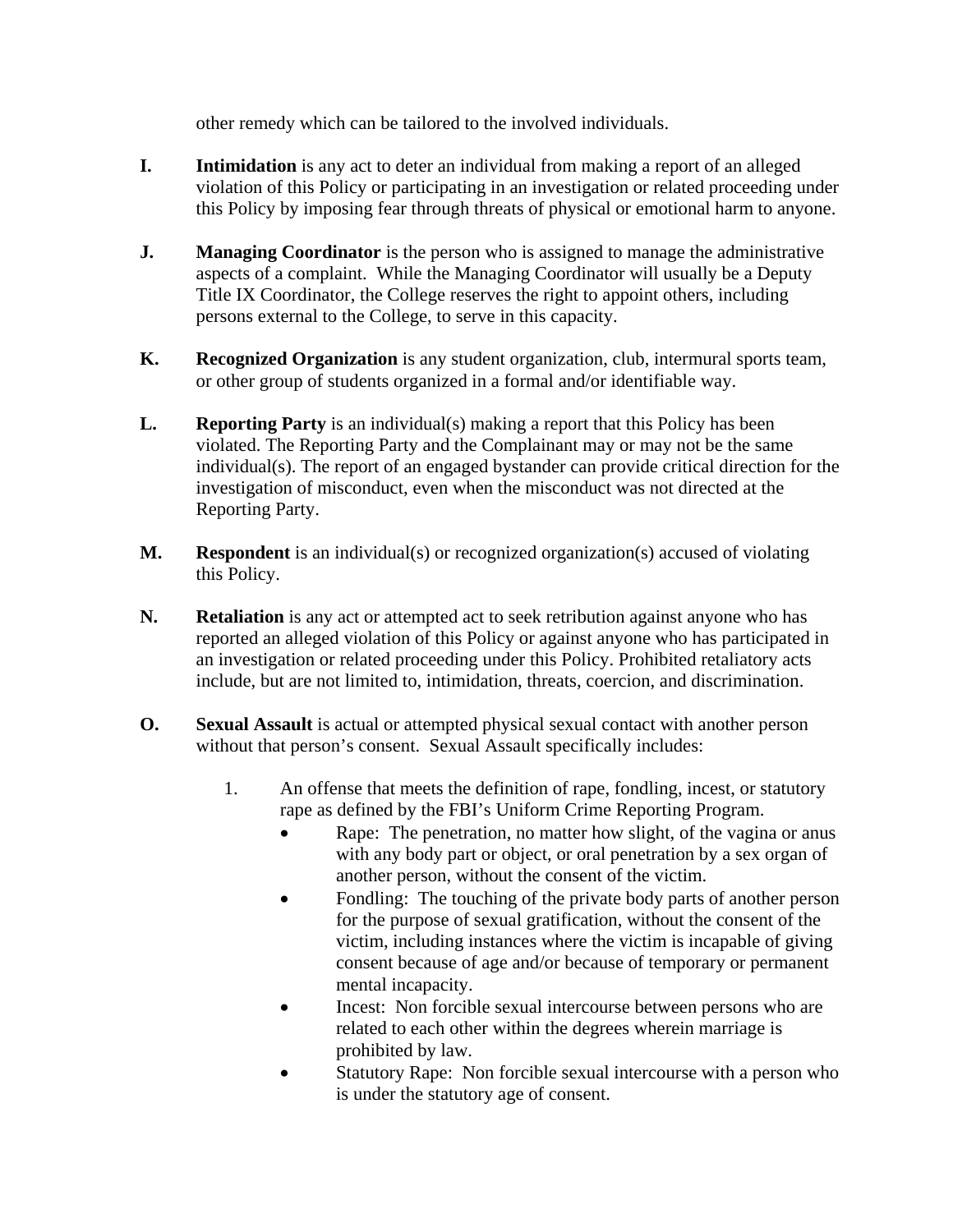- 2. An offense that meets the definition of rape or sexual offenses, as defined by the laws of the State of Maryland (Md. Code Ann., Crim. Law § 3-303, *et seq.*), as applicable.
- 3. An offense that meets the definition of rape, aggravated rape, or criminal sexual contact as defined by the laws of the State of New Mexico (N.M. Stat. Ann. § 30-9-11, *et seq.*), as applicable.
- **P. Quid Pro Quo Sexual Harassment –** An employee of the institution conditioning the provision of an aid, benefit, or service of the College on an individual's participation in unwelcome sexual conduct.
- **Q. Sexual Harassment** Unwelcome conduct on the basis of a person's sex (including on the basis of their gender, gender identity and expression, or sexual orientation) as deemed by a reasonable person to be so severe, pervasive, and objectively offensive that it effectively denies a person equal access to the College's education program or activity.
- **R. Stalking** means engaging in a course of conduct directed at a specific person that would cause a reasonable person to fear for his or her safety or the safety of others or suffer substantial emotional distress. Such conduct may include, but is not limited to, acts in which one directly or indirectly follows, monitors, observes, surveils, threatens, or communicates to or about a person in a way prohibited or interferes with a person's property. A course of conduct consists of two or more acts. Stalking may be conducted through any method, device or means.

Stalking includes activity otherwise defined by the laws of the State of Maryland (Md. Code Ann., Crim. Law § 3-801, *et seq.*) and the State of New Mexico (N.M. Stat. Ann. § 30-3A- 3, *et seq.*), as applicable.

- **S. Title IX Sexual Harassment** includes sexual assault, sexual harassment, quid pro quo sexual harassment, dating violence, domestic violence, and stalking as defined herein.
- **T. The Title IX Coordinator** is the senior College administrator who oversees the College's compliance with Title IX. The Title IX Coordinator is responsible for administrative response to reports and Formal Complaints of Title IX Sexual Harassment and other conduct prohibited under this Policy. The Title IX Coordinator is available to discuss the Policy, coordinate Supportive Measures, explain College policies and procedures, and provide education on relevant issues. The Title IX Coordinator may designate one or more Deputy Title IX Coordinators to facilitate these responsibilities. Any member of the College community may contact the Title IX Coordinator with questions.
- **U. Investigators** are neutral and impartial fact-finders who gather evidence during the investigation. The investigators are responsible for completing an investigation report at the conclusion of the investigation. The Title IX Deputy Coordinators may supervise and advise the Title IX investigators when conducting investigations and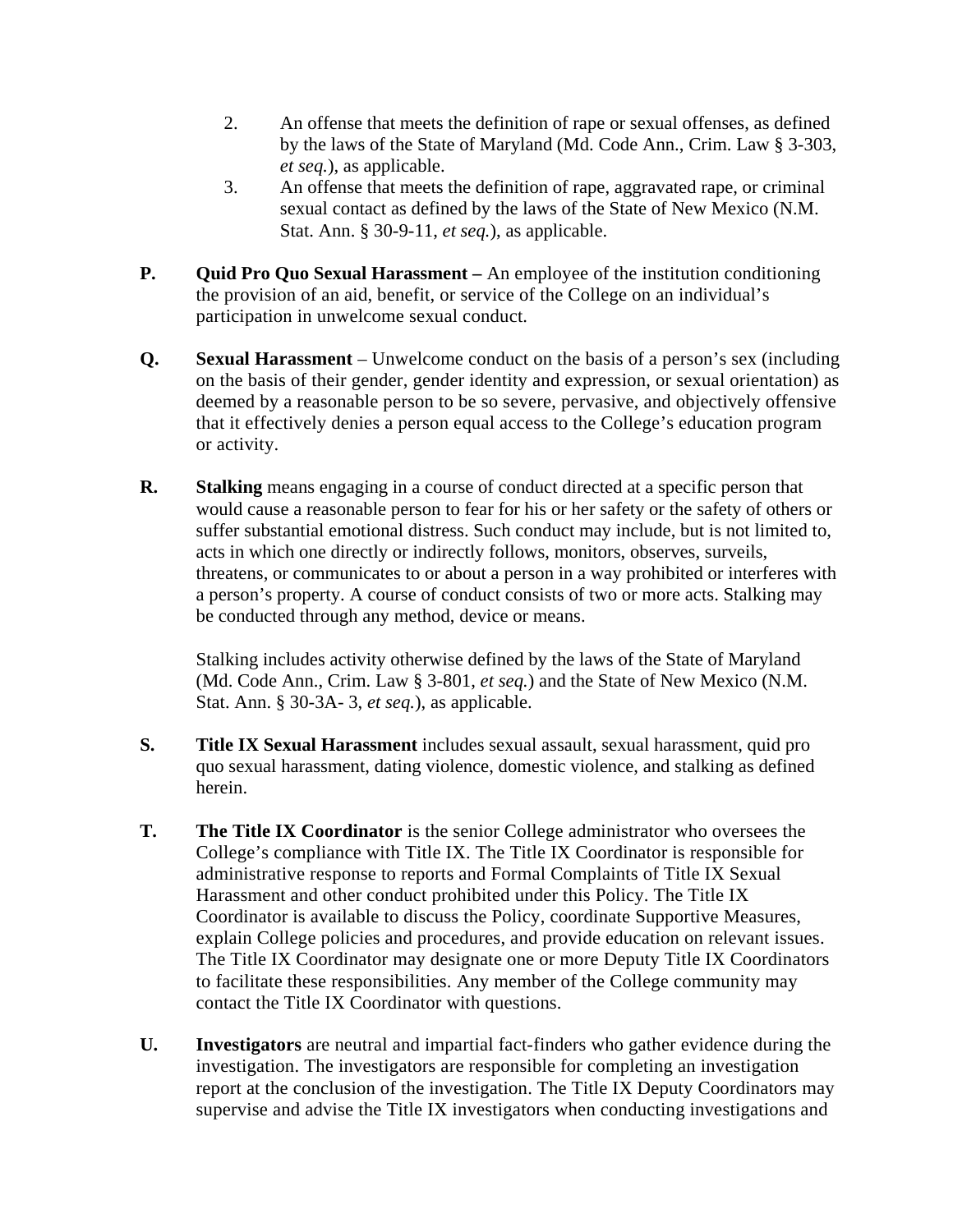update the Title IX Coordinator as necessary to ensure compliance with Title IX. Investigators need not be employees of the College.

**V. Hearing Officer**(s) are responsible for conducting the hearing in an orderly manner, controlling the conduct of all participants and attendees of the hearing, and rendering a written determination regarding responsibility of the Respondent's alleged conduct charges in an impartial, neutral, and objective manner. Hearing Officer(s) need not be employees of the College.

# **Prohibited Conduct**

Any conduct that is defined as Title IX Sexual Harassment, Retaliation or Intimidation under this policy is considered prohibited conduct. Respondents who are alleged to have violated this policy will be charged with one or more of the following types of Title IX Sexual Harassment:

- A. Sexual Assault:
	- i. Rape
	- ii. Fondling
	- iii. Incest
	- iv. Statutory Rape
- B. Quid Pro Quo Sexual Harassment
- C. Sexual Harassment
- D. Dating Violence
- E. Domestic Violence
- F. Stalking
- G. Retaliation
- H. Intimidation

### **Retaliation and Intimidation**

The College prohibits Retaliation against or Intimidation of those who make or are the subject of a complaint or third-party report of Title IX Sexual Harassment or who participate in the investigation or disciplinary/resolution process. However, if an investigation results in a finding that the Reporting Party or Complainant knowingly accused another falsely of an act of Title IX Sexual Harassment, the Reporting Party will be subject to appropriate sanctions, which may include termination of employment or, in the case of students, dismissal from the College.

Consistent with Title IX, the College will take steps to prevent Retaliation and Intimidation, and will take strong responsive action if Retaliation or Intimidation occurs. Any Retaliation, Intimidation, or reprisal directed toward any party or witness as a result of their role in the investigation process is strictly prohibited, is itself a violation of this Policy, and should be reported immediately to a Title IX Coordinator or Deputy Title IX Coordinator.

# **Reporting Options**

Any member of the College community who believes that they have witnessed, experienced, or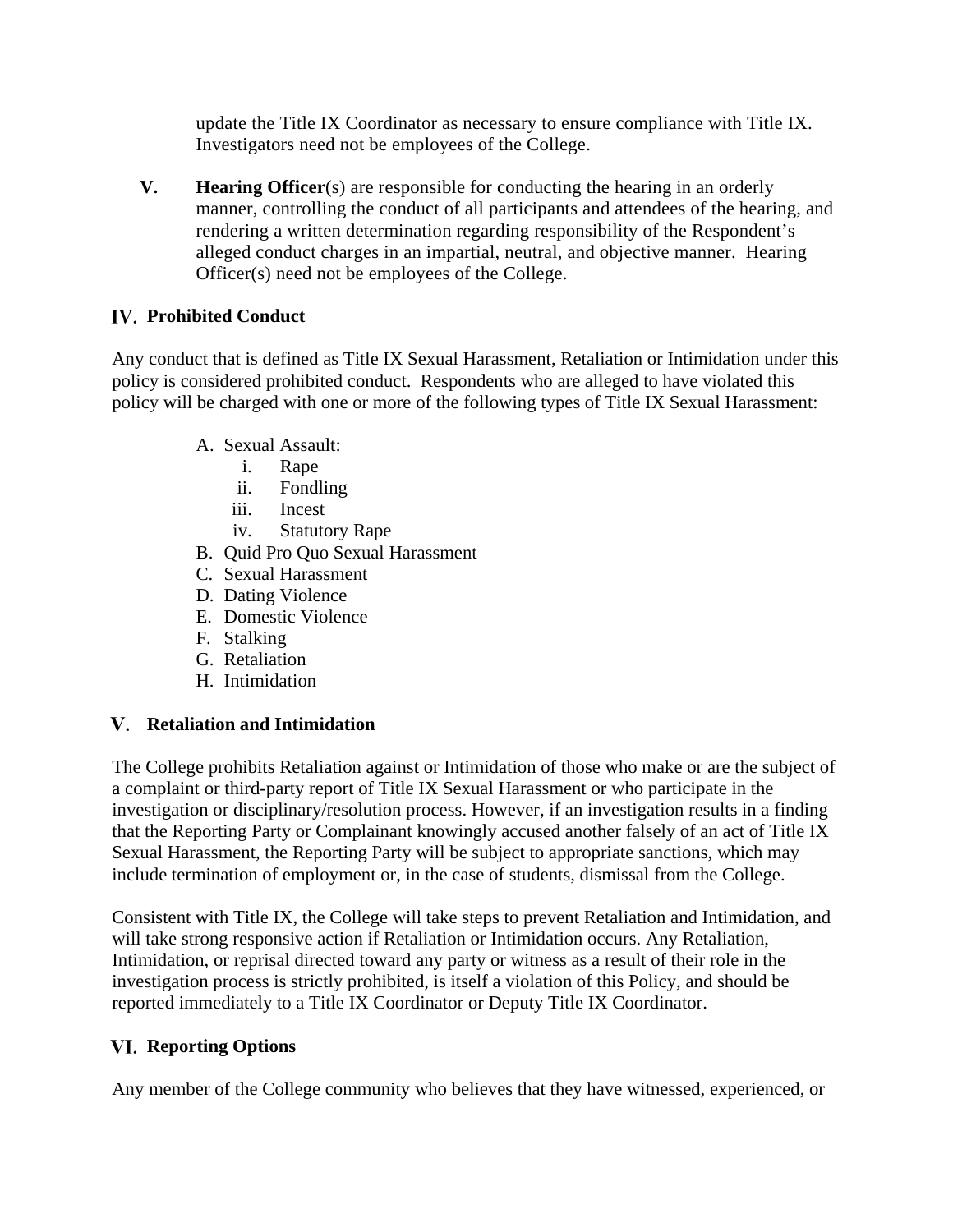are aware of conduct that constitutes a violation of this policy is encouraged to talk to somebody about what happened.

For any individual subject to or witness to Title IX Sexual Misconduct of any type, the first step is always the same: get to a safe place as soon as possible. If emergency assistance is required, call Public Safety or Local Emergency Services by dialing 911.

- In Santa Fe: Dial "0" from a campus phone or call 505-984-6000
- In Annapolis: Dial "x2000" from a campus phone or call 443-336-2348

If you have been affected by a violation of this Policy, and wish to seek emergency medical treatment, the following medical centers are equipped with evidence collection kits and staff specially trained to conduct forensic examinations:

- In Santa Fe: Christus St. Vincent Regional Medical Ctr, 455 St. Michaels Drive, Santa Fe, NM, 505-913-3361
- In Annapolis: Anne Arundel Medical Center, 2001 Medical Parkway, Annapolis, MD 443-481-1000

If any individual has been subject to or witnessed any type of Title IX Sexual Harassment, the following options are available. Individuals may pursue some or all of these options simultaneously:

- Seek confidential support and counseling from staff in the Counseling Center (Annapolis) or Therapy Services (Santa Fe). An after-hours confidential resource can be accessed by calling Public Safety.
- Report the incident to or file a complaint with the College through a Title IX Coordinator or Deputy Title IX Coordinator listed in this policy. Reports can also be made to Public Safety.
- Notify law enforcement authorities and file a criminal complaint. Public Safety and/or a Title IX Coordinator or Deputy Title IX Coordinator are available to assist in this process.

# **A. Confidential Resources/Persons**

A report to a confidential resource listed below is not considered a report to the College and will not result in an investigation or any remedial or disciplinary action. Confidential resources are available to support emotional and physical needs only.

The following resources are considered confidential for students:

• Annapolis Campus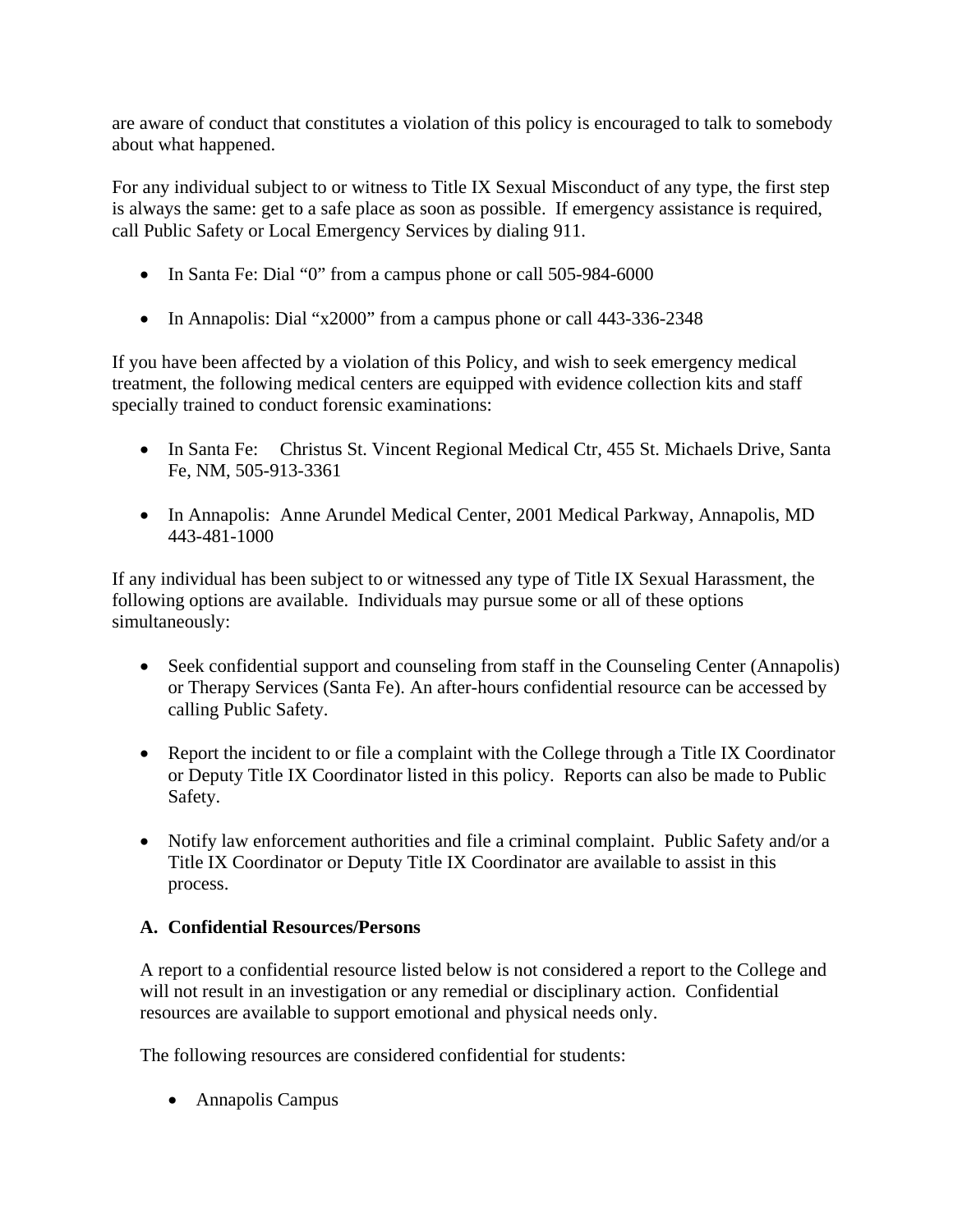- o Harrison Health Center, including Counseling Services, at x2553 from a campus phone or 410-626-2553
- o Anne Arundel County sexual assault hot line at 410-222-7273
- o Anne Arundel Medical Center at 443-481-1000
- Santa Fe Campus
	- o Student Health Office at x6418 from a campus phone or 505-984-6418
	- o Therapy Services at x6419 from a campus phone or 505-984-6419; or at x6421 from a campus phone or 505-984-6421
	- o Solace Crisis Treatment Center at 505-986-9111
	- o Christus St. Vincent Regional Medical Center at 505-913-3361

The following resources are considered confidential for employees:

- Annapolis Campus
	- o Employee Assistance Program offered by Business Health Services at 800-327- 2251
	- o Anne Arundel County sexual assault hot line at 410-222-7273
	- o Anne Arundel Medical Center at 443-481-1000
- Santa Fe Campus
	- o Employee Assistance Program offered by The Solutions Group at 505-254-3555
	- o Solace Crisis Treatment Center at 505-986-9111
	- o Christus St. Vincent Regional Medical Center at 505-913-3361

*NOTE:* While the above confidential resources may maintain an individual's confidentiality vis -à-vis the College, they may have reporting or other obligations under state law, such as mandatory reporting to the state in the case of abuse of minors; threat of imminent harm to self or others; or the requirement to testify if subpoenaed in a criminal case. At the beginning of any conversation, individuals may want to consider asking resources to describe their level of confidentiality.

### **B. Reporting to the College**

Title IX Coordinators and Deputy Title IX Coordinators have been trained to receive and respond to alleged violations of this policy and Reporting Parties are encouraged to seek out these resources when making reports.

### Annapolis Campus

- Title IX Coordinator:
	- o Danielle Lico, Executive Director Campus Wellness [Danielle.Lico@sjc.edu](mailto:Danielle.Lico@sjc.edu) 410-626-2530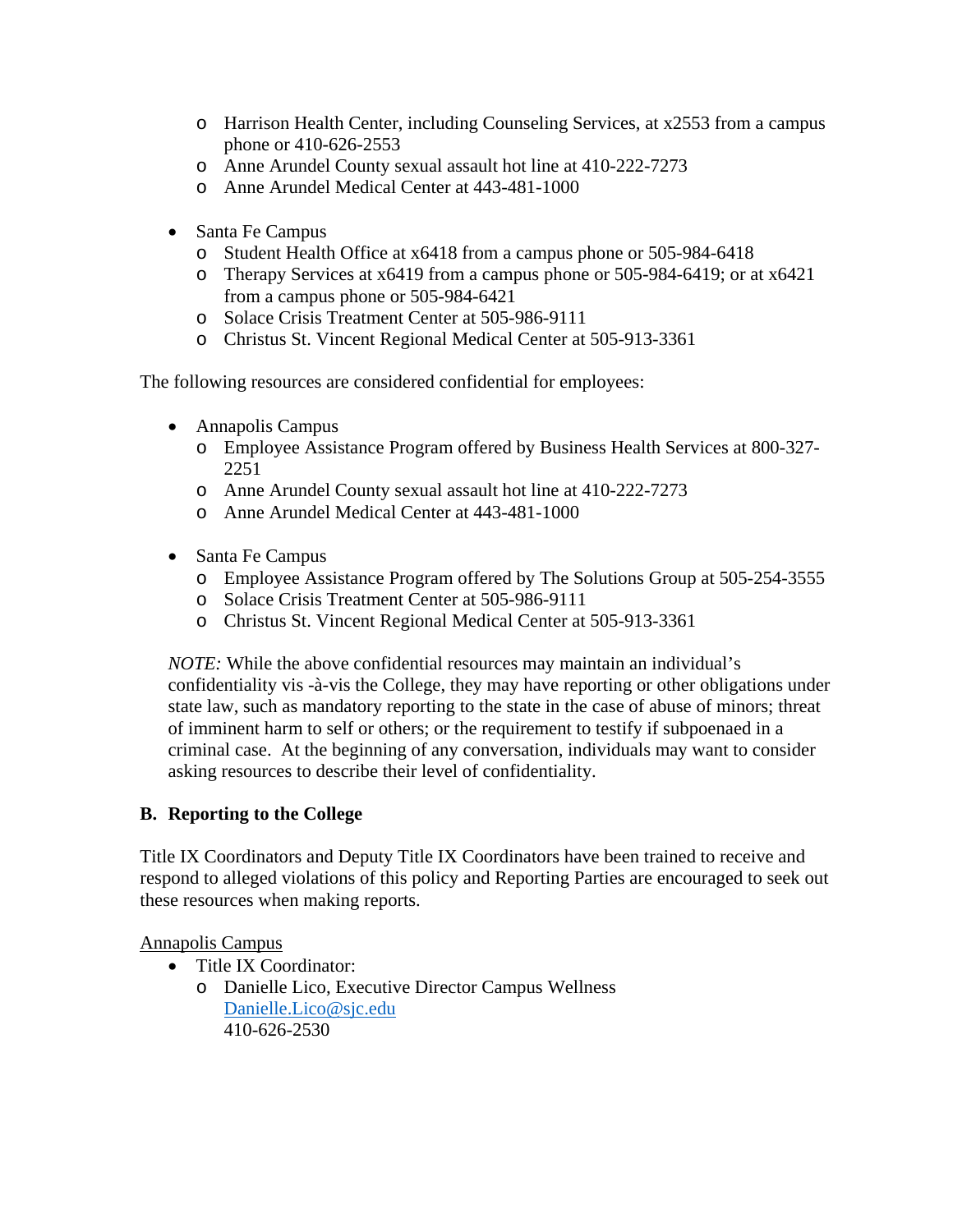- Deputy Title IX Coordinators
	- o Sue Gelenter, Director of Personnel [Sue.Gelenter](mailto:Sue.Gelenter@sjc.edu)@sjc.edu 410-626-2504
	- o Taylor Waters, Director of Student Services [Taylor.Waters@sjc.edu](mailto:Taylor.Waters@sjc.edu) 410-626-2512

### Santa Fe

- Title IX Coordinator
	- o Christine Guevara, Executive Director of Campus Health and Wellness [Christine.Guevara@sjc.edu](mailto:Christine.Guevara@sjc.edu) 505-984-6128
- Deputy Title IX Coordinators
	- o Cesar Cervantes, Director of Student Life [cesar.cervantes@sjc.edu](mailto:cesar.cervantes@sjc.edu) 505-982-6052
	- o Aaron Young, Director of Human Resources [Aaron.Young@sjc.edu](mailto:Aaron.Young@sjc.edu) 505-984-6140

Reporting Parties are encouraged to make reports of alleged violations of the Title IX Sexual Harassment Policy to the Title IX Coordinator or a Deputy Title IX Coordinator. Given the size and intimate nature of the College environment, all employees of the College, (including staff, administrators, faculty, and Resident Advisors) - with a few limited exceptions - are required to promptly report allegations of violations of this policy that they observe or learn about to a campus Title IX Coordinator or Deputy Title IX Coordinator. Employees who knew about but did not report allegations of violations of this policy may be subject to disciplinary action.

Note, however, that employees are not required to report information about violations of this policy learned through public awareness events such as "Take Back the Night" or other forums at which individuals disclose experiences with sexual violence or other violations of this policy.

The Title IX Coordinator and, through delegation of authority the Deputy Title IX Coordinators, are the only people with the authority to implement corrective measures on behalf of the College. These are the only people to whom formal complaints can be made.

### *Confidentiality*

The College understands that Reporting Parties may report an incident but request confidentially. The College also understands that some Complainants may not wish to pursue an investigation or that they may wish to pursue an investigation in a more limited way due to confidentiality concerns. In such instances, the Title IX Coordinator will weigh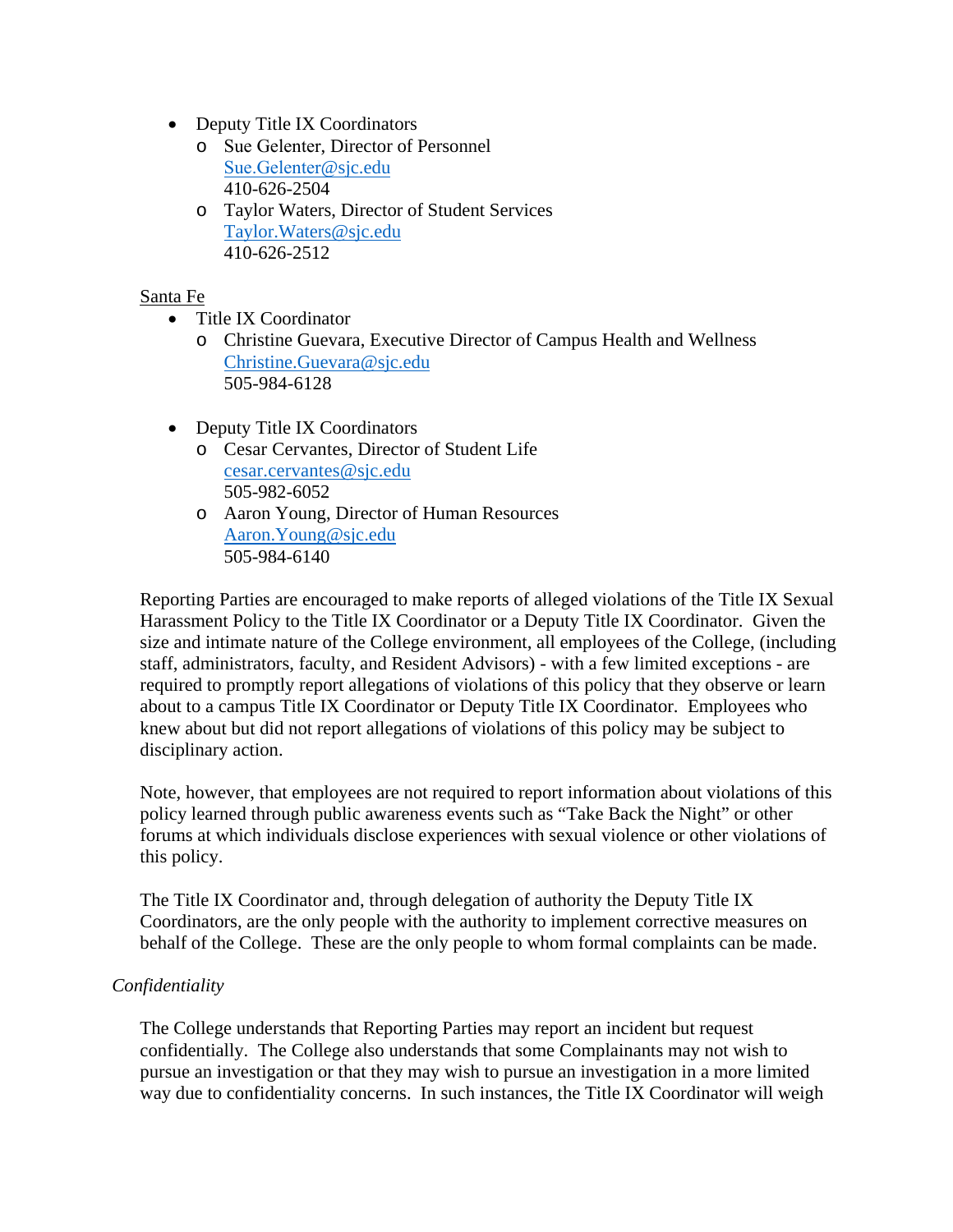the request against the College's obligation to provide a safe, non-discriminatory environment for all students, employees, and others, including the Reporting Party.

In weighing a request for confidentiality or a request that no additional actions be taken by the College, the Title IX Coordinator will consider a number of different factors, including, but not limited to:

- The details of the reported incident;
- The age of the Complainant;
- Whether the incident involved physical violence or the use of a weapon; and
- If the report reveals a pattern of behavior at a specific location or by a Respondent.

Consideration of these factors could lead the College to investigate and, if appropriate, pursue action against the Respondent. If none of these factors indicates the need to initiate an immediate investigation, the College will likely respect the request for confidentiality. It is important to note that requests for confidentiality, if honored, may limit the College's ability to respond to a report in a meaningful way. If the College determines that it cannot maintain a Complainant's confidentiality, the Complainant will be notified prior to an investigation.

### *Anonymous Reports*

Anonymous reports of violation of the Policy may be made by calling the College's Compliance Hotline administered by Lighthouse Services at 844-490-0002 (or for services in Spanish, 800-216-1288). Reports will be forwarded to a Title IX Coordinator or Deputy Title IX Coordinator on the appropriate campus.

Anonymous reports of violations of this Policy may be made to Public Safety on the Annapolis Campus via the LiveSafe app. Anonymous reports made through LiveSafe are received by a Title IX Coordinator or Deputy Title IX Coordinator.

It should be noted that the College's ability to investigate or act upon anonymous reports may be limited.

### *Required Disclosures*

As is required under the Clery Act and the 2013 Amendments to the Violence Against Women Act, the College is required to collect non-identifying statistical information about certain crimes, including any alleged Title IX Sexual Harassment, Dating Violence, Domestic Violence, or Stalking, as required by state and federal law. These statistics are shared with Public Safety for inclusion in the Daily Crime Log and in the Annual Security Report.

The College is also required to issue timely warnings for reported incidents that pose a substantial threat of bodily harm or danger to members of the College community. These notifications will not contain any identifying information about the Reporting Party and/or Complainant.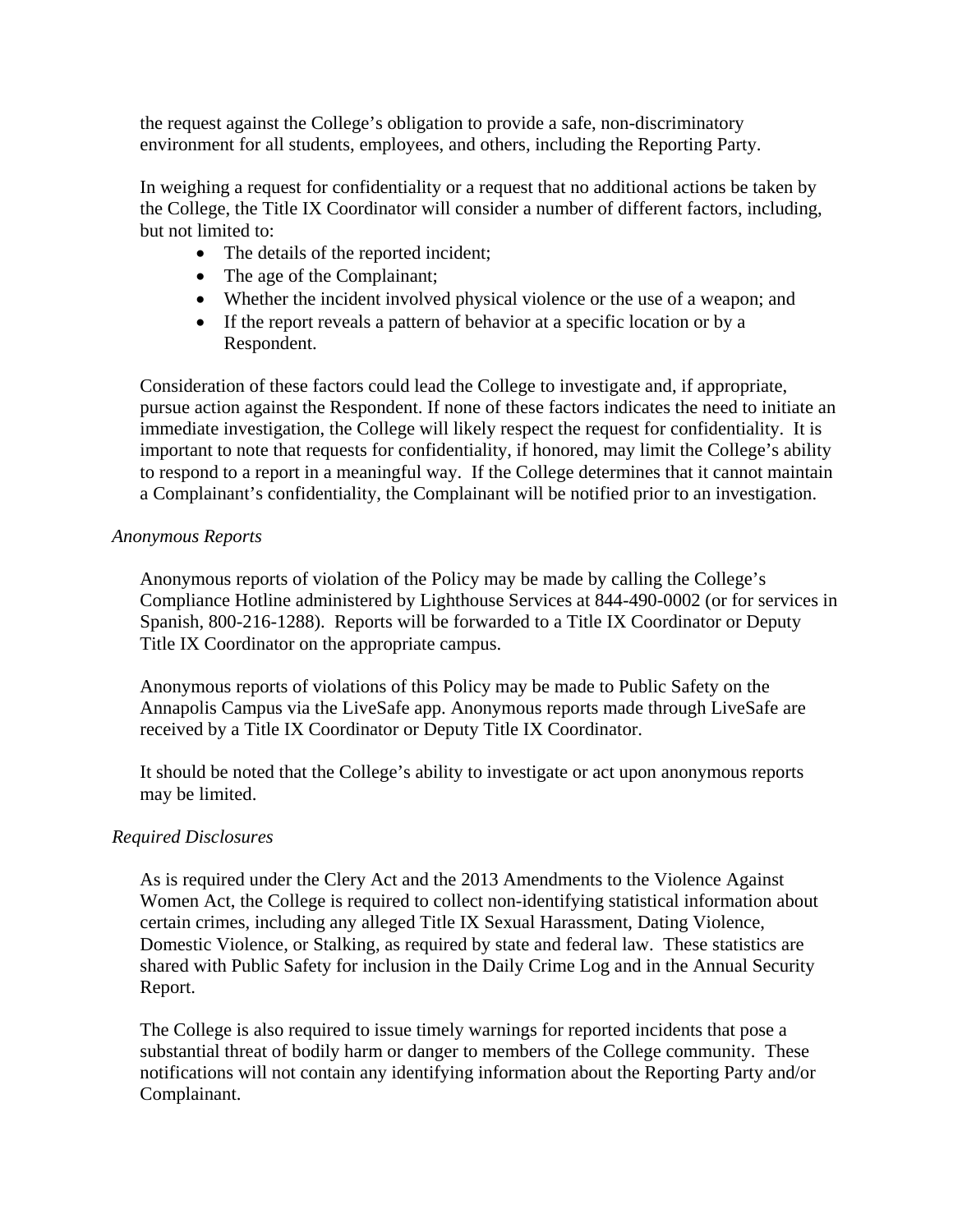Certain members of the College community are considered mandatory reporters under state law and, as such, are required to notify local authorities about suspected abuse of minors, including sexual abuse.

### **C. Reporting to Law Enforcement**

The College encourages (but does not require) Complainants to pursue criminal action for incidents of Title IX Sexual Harassment that may also be crimes under applicable law. The Title IX Coordinator or Deputy Title IX Coordinator will inform the Complainant of the possibility of bringing criminal charges. If the Complainant decides to proceed with a criminal charge, officials of the College will cooperate with the police investigation. At the request of the Complainant, College officials will also assist the Complainant in bringing the allegation to the proper law enforcement authorities.

It is important to emphasize that law enforcement's decision to prosecute or not to prosecute a Respondent is not determinative of whether a violation of this Policy has occurred; similarly, the outcome of any criminal prosecution is not determinative of whether a violation has occurred.

Proceedings under this Policy may be carried out prior to, simultaneously with, or following civil or criminal proceedings.

Regardless of whether a criminal complaint is filed, the College will pursue its own internal processes to address the alleged conduct, and it expects that all those involved will participate in the process. The fact that an individual (Complainant, Reporting Party, Respondent, and/or witnesses) refuses to participate in the College process does not mean that the disciplinary process will not take place if the College deems it appropriate to move forward with that process. Similarly, a party's withdraw/departure from the College does not necessarily mean that the process will end.

In criminal cases, the preservation of evidence is critical and should be done properly and promptly (as soon as possible, but typically within 5 days). In cases of rape or other forms of sexual assault, it is important not to shower, change clothes, or even brush one's hair, as physical evidence may be lost. In cases of violence or physical abuse, it is important to document injuries, including by taking photographs.

### **False Allegations**

Anyone who makes a report that is later found to have been intentionally false or made maliciously without regard for truth may be subject to disciplinary action under the College civility policy. Similarly, a person who is later proven to have intentionally given false information during the course of an investigative or disciplinary process may be subject to disciplinary action. This provision does not apply to reports made in good faith, even if the facts alleged in the report are not substantiated by an investigation. No complaint will be considered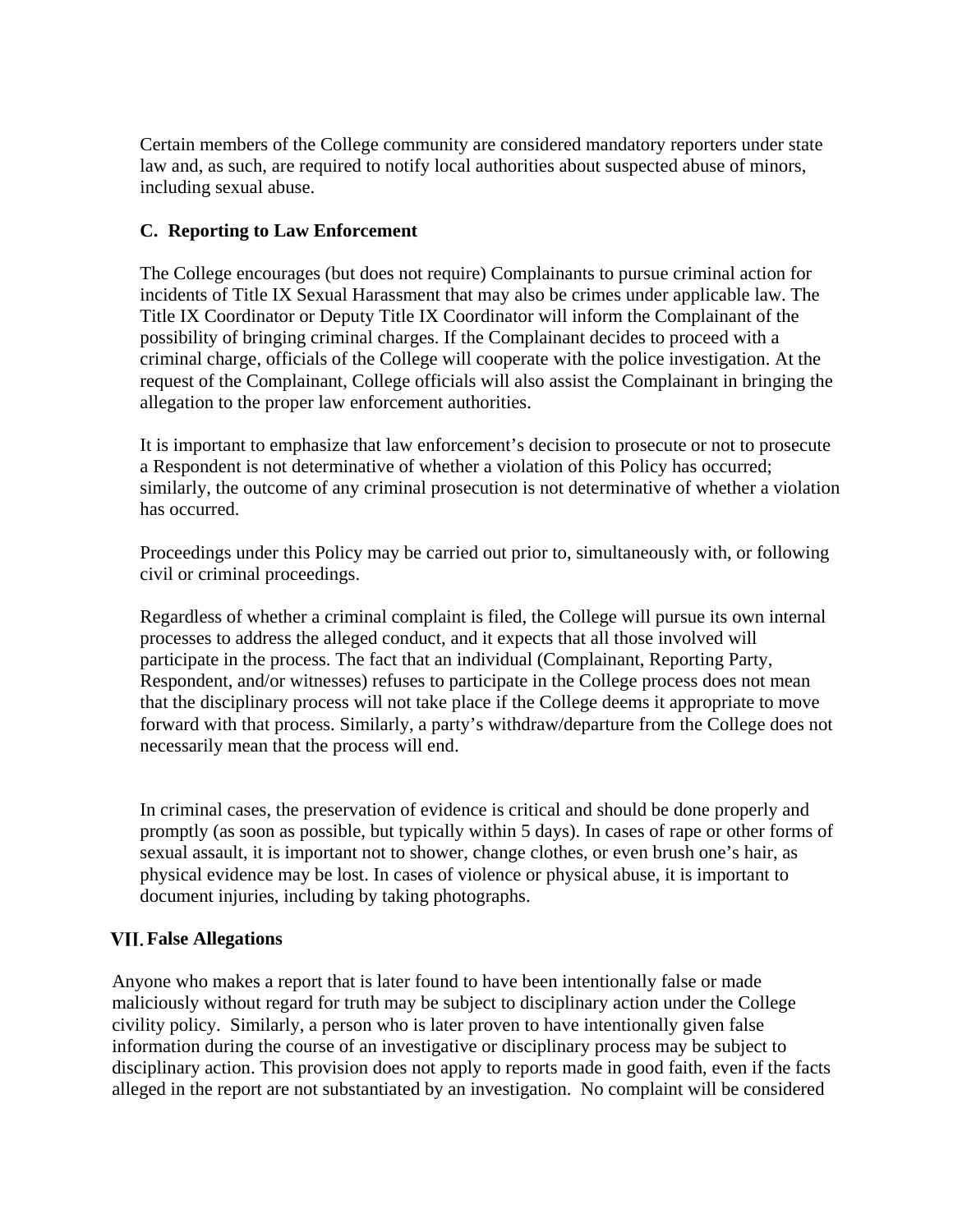"false" solely because it cannot be corroborated.

# **Amnesty**

The College encourages reporting and recognizes that a Reporting Party, Complainant, or witness who has been drinking or using drugs at the time of the incident may be hesitant to make a report or participate in an investigation because of potential consequences for their own conduct. Students who report alleged violation of the policy, either as a Reporting Party, Complainant, or a third-party witness, will not be subject to disciplinary action by the College for their own personal consumption of alcohol or drugs at or near the time of the incident. The College may initiate an educational discussion or pursue other educational remedies regarding alcohol or other drugs. Amnesty for a student who reports Sexual Misconduct may extend to other violations of the College's policies and practices, provided that any such violations did not and do not place the health or safety of any other person at risk. Amnesty will not apply if someone is found to have possessed, used, provided, or administered alcohol or other drugs for the purpose of facilitating sexual assault or harm to others.

# **Complaint Process and Investigation**

The purpose of this policy and the activities of the Title IX Coordinator and Deputy Title IX Coordinators is to stop, remediate the effects of, and prevent the recurrence of Title IX Sexual Harassment, as defined within this policy. All complaints and investigations will be handled in a prompt, thorough and impartial manner. Additionally, Complainants and Respondents are entitled to treatment with dignity, respect, and sensitivity by the College during all phases of the Complaint Process and Investigation.

**A. Complaint Intake** – Following receipt of notice of a violation or of a complaint, the Title IX Coordinator or Deputy Title IX Coordinator will contact the Reporting Party and Complainant, if not the Reporting Party, and provide information regarding rights, options, and how to get immediate confidential help.

An initial determination is made by a Title IX Coordinator or Deputy Title IX Coordinator as to whether a policy violation may have occurred or whether Informal Resolution might be appropriate. If the complaint does not appear to allege a policy violation, or if Informal Resolution is agreed to by the involved parties and appears appropriate given the nature of the alleged behavior, then the complaint does not proceed to full investigation.

A Title IX Coordinator or Deputy Title IX Coordinator will meet with the Complainant for an initial intake meeting. At this meeting, the Coordinator will provide the Complainant with an understanding of the Title IX Sexual Harassment reporting and investigation process, the resources available, and answer any questions. The intake meeting may also involve a discussion of any accommodations/interim measures that may be appropriate. The Complainant will be notified about their right to have an advisor of their choice present at this meeting.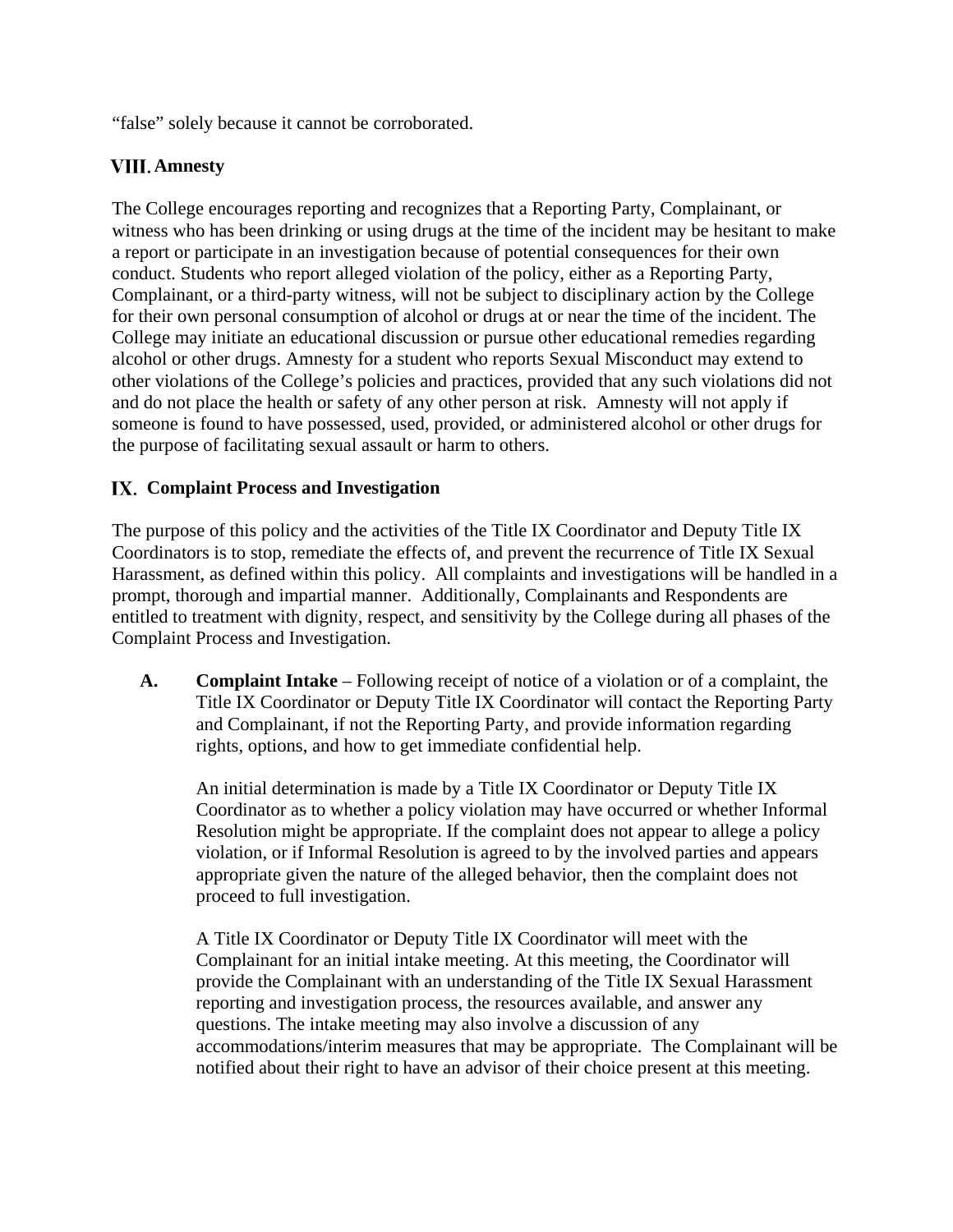- **B. Filing a Formal Complaint** Pursuant to regulations issued by the Department of Education, in order for the College to move forward, the Complainant is required to file a Formal Complaint with the Title IX Coordinator or a Deputy Title IX Coordinator. The Formal Complaint is required to include, at minimum, the following information:
	- A stated desire to move forward with an investigation into the incident as outlined in this policy;
	- Date(s) or approximate date(s) of the alleged incident(s);
	- Time(s) or approximate time(s) of the alleged incident(s);
	- Name(s) of the Respondent(s) involved in the alleged incident(s); and
	- Details of the alleged incident(s) sufficient to permit the Respondent(s) to prepare for an initial interview.

Formal Complaints may be initiated by the Title IX Coordinator in instances where there is information presented to the College that identify the same Respondent has engaged in serial offenses or if the information presented constitutes an ongoing risk to the College community, such as where the incident involved violence or the use of a weapon. The Title IX Coordinator is required by federal law to initiate a Formal Complaint in these instances without regard to the wishes of the complaining party(ies).

- **C. Decline to File a Formal Complaint or Requests Confidentiality** If the Complainant does not wish to pursue a Formal Complaint and/or requests the complaint remain confidential, the College's ability to respond may be limited. The College reserves the right to issue a no contact order and take other reasonably necessary measures, including interim measures, to ensure the safety of the Complainant or others. If the College determines that it cannot maintain a Complainant's confidentiality, the Complainant will be notified prior to an investigation.
- **D. Mandatory and Discretionary Formal Complaint Dismissals** Under Title IX regulations, colleges are required to distinguish between prohibited conduct that is "under Title IX" and prohibited conduct that is a violation of College policy. Under Title IX, the College must dismiss a Formal Complaint or the part of the allegations in a Formal Complaint, if applicable, where:
	- Sexual Harassment is alleged and where:
		- o The conduct alleged does not meet the definition of Title IX Sexual Harassment;
		- o The alleged conduct did not occur in the University's education program or activity; or,
		- o The alleged conduct did not occur against a person in the United States.

A dismissal under this provision only applies to allegations of Title IX Sexual Harassment. The College may investigate allegations of prohibited conduct under other conduct and disciplinary procedures of the College, including the College's Sexual Misconduct Policy.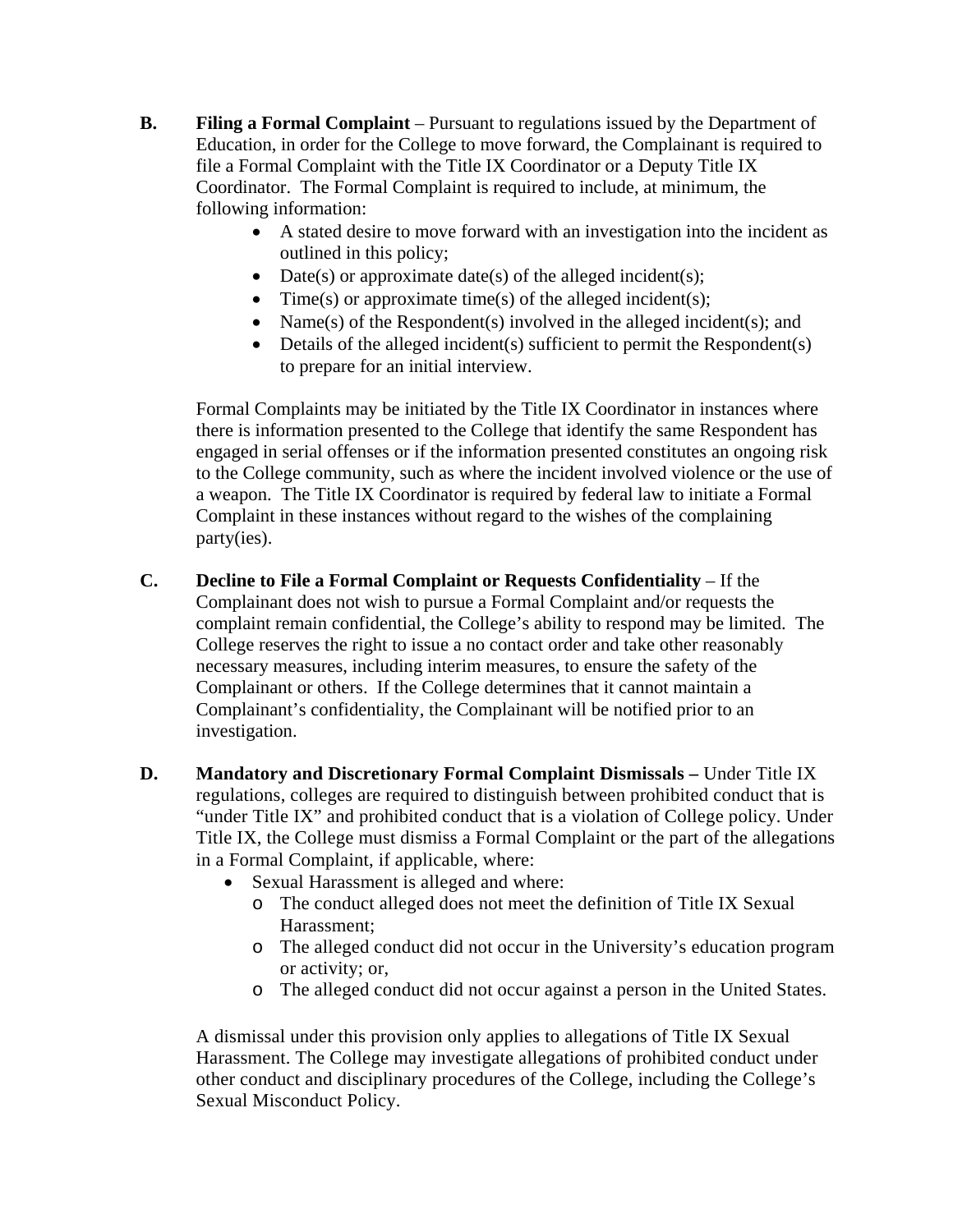The College may dismiss a Formal Complaint, at its discretion, for any of the following circumstances:

- If the Complainant requests in writing to dismiss a Formal Complaint (e.g. withdraws the Formal Complaint or any allegations therein);
- If the Respondent no longer employed by or enrolled at the College at the time the Formal Complaint is filed; or
- Any specific circumstances that prevent the College from gathering evidence sufficient to reach a determination as to the Formal Complaint or any allegations therein.

If the College dismisses a Formal Complaint, the College will provide both parties a written notice of the dismissal and the reason(s) for the dismissal. The Complainant will have ten (10) business days from notification that the complaint will not move forward to an investigation to submit a written appeal to the Title IX Coordinator. If the Title IX Coordinator does not receive an appeal, the matter will be closed. If the Title IX Coordinator receives a timely appeal, the appeal will be shared with the Appeal Officer.

For cases on the Santa Fe Campus, the person reading the appeal (Appeal Officer) will be the Director of Personnel on the Annapolis Campus. For cases on the Annapolis Campus, the Appeal Officer will be the Director of Human Resources on the Santa Fe Campus. The Complainant will not meet with the Appeal Officer and should not communicate with them directly. The appeals process is conducted in writing through the Title IX Coordinator. The Appeal Officer will evaluate the appeal based on the Formal Complaint and any additional information submitted by the Complainant during the appeal process. The Appeal Officer may uphold the decision of the Title IX Coordinator or refer the matter for investigation.

- **E. Notification of Investigation/Charge Letter** Once the Title IX Coordinator or Deputy Title IX Coordinator receives the Formal Complaint not subject to dismissal, a Managing Coordinator will be assigned. The Managing Coordinator will send the Respondent a Notification of Investigation/Charge Letter that contains, at minimum, the following information:
	- Date(s) or approximate date(s) of the alleged incident(s);
	- Time(s) or approximate time(s) of the alleged incident(s);
	- Name(s) of the Respondent(s) involved in the alleged incident(s);
	- Details of the alleged incident(s) sufficient to permit the Respondent(s) to prepare for an investigation;
	- Alleged conduct violation(s);
	- Range of potential sanctions;
	- A copy of the Formal Complaint; and
	- Names of the investigator(s) assigned to the complaint.

The Managing Coordinator will notify the Respondent of their right to have an advisor of their choosing present with them at this meeting.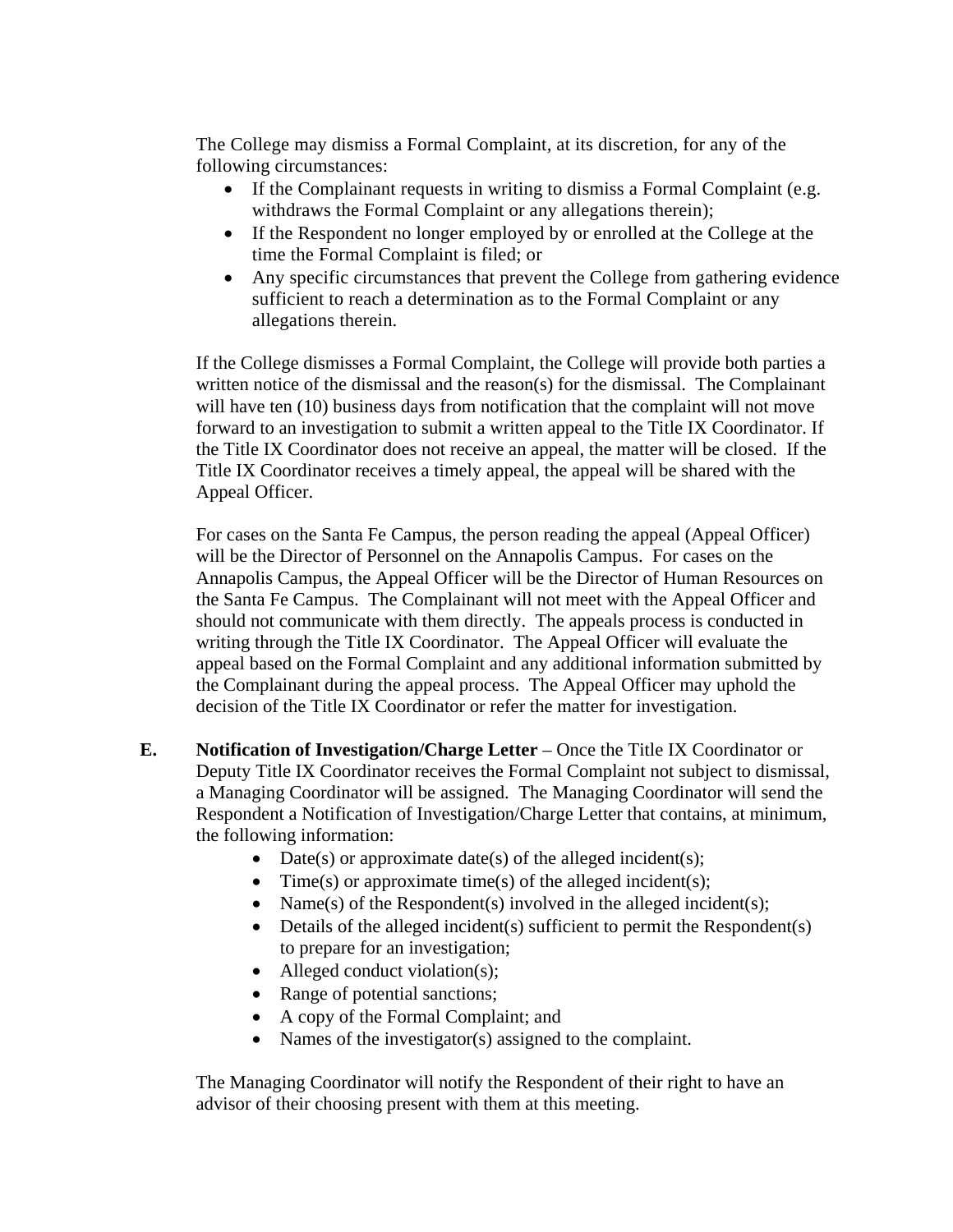The Complainant will also be provided with a copy of the Notification of Investigation/Charge Letter.

- **F. Informal Resolution** Based upon the information presented by the parties, the Managing Coordinator will review the possibility of an Informal Resolution. An Informal Resolution will only be presented if:
	- The Complainant requests an informal mechanism;
	- The Complainant, Respondent, and Title IX Coordinator, on behalf of the College, agree to an Informal Resolution in writing;
	- The alleged misconduct does not involve Sexual Assault;
	- The complaint does not involve allegations that an employee sexually harassed a student.

Should an Informal Resolution be agreeable to both parties, the Title IX Coordinator will facilitate the process, and communicate with the parties. Informal Resolutions of a Formal Complaint will be concluded within 60 days of notice to the College that both parties wish to proceed with the Informal Resolution process. Such notice that the parties wish to proceed with an Informal Resolution process will "pause" the counting of the timeframe to conclude the Procedures of this Policy, should the Informal Resolution process fail and the parties continue with the Investigation. Either party may end the Informal Resolution process at any time and request an investigation, and the Title IX Coordinator retains discretion to terminate the Informal Resolution process.

Any final resolution pursuant to the Informal Resolution process will be documented and kept for seven years as required by law. However, no recording of the Informal Resolution process will be made and all statements made during the Informal Resolution process and may not be used for or against either party (and the Hearing Officer and Appellate Officer may not consider any such statement made during Informal Resolution) should the complaint move forward to an investigation. Failure to comply with an Informal Resolution agreement may result in disciplinary action or referral for Formal Resolution.

In such cases where a final resolution is agreed upon, and the terms of the agreement are implemented, the matter will be considered resolved and closed. Agreements reached through Informal Resolution are considered final, and cannot be referred for Formal Resolution. Accepting an informal resolution does not mean that the respondent admits responsibility for a policy violation; nor does it mean that there has been a finding of a policy violation.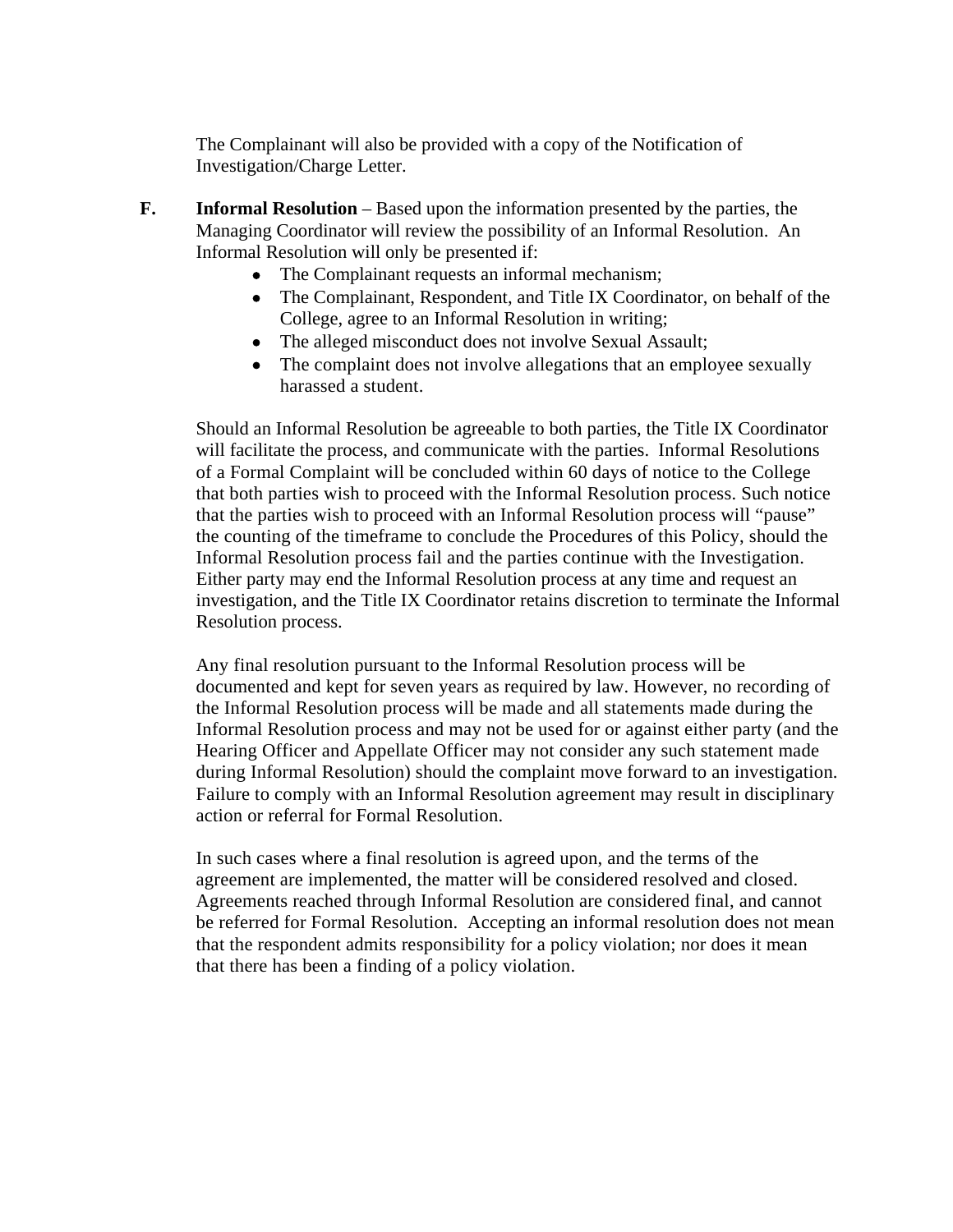### **G. Investigation** –

### *Investigator*

In cases where the Title IX Coordinator determines that a Complaint appears to allege a policy violation and the Complainant wishes to pursue a formal complaint, or the Title IX Coordinator decides that the College should pursue a Formal Complaint, then the Title IX Coordinator appoints trained, impartial individual(s) to conduct the investigation. In the event that the Title IX Coordinator designates more than one investigator, both investigators will not necessarily attend every interview.

The Title IX Coordinator may appoint an investigator external to the College; any investigator may serve as a single investigator or as a co-investigator.

The investigation will be prompt, thorough, and impartial. The College will strive to complete all investigations within 60 business days; should an extension be required, the parties will be notified. Depending on the nature and severity of the complaint, and after an individualized assessment of each case, the College reserves the right to interimly suspend the Respondent and otherwise restrict their access to campus during the course of the investigation where the individualized assessment finds that the Respondent represents an immediate threat to a person's physical health or safety arising from the allegations of sexual harassment. Before issuing an interim suspension, the College will consider the appropriateness of other supportive measures short of interim suspension or removal.

In all cases in which an interim suspension is imposed, the student will be given the opportunity to meet with the Assistant Dean and Title IX Coordinator or their designees prior to such suspension being imposed, or as soon thereafter as reasonably possible, to show cause why the suspension should not be implemented. The Assistant Dean and Title IX Coordinator or their designees has sole discretion to implement or stay an interim suspension and to determine its conditions and duration. Violation of an interim suspension under this policy is grounds for expulsion.

### *Communication and Confidentiality*

The investigator is responsible for communications with the parties regarding the progress of the investigation. This includes the date, time, and location of each interview the party is required or permitted to attend. The investigator will also inform the parties of their right to have an advisor of their choice present at any meeting or other proceeding under this Policy.

The investigator is responsible for providing the parties with the opportunity to review any documentary evidence that may be used in determining the outcome of the investigation before such a determination is reached. Specifically, the investigator will provide each party with the opportunity to review written summaries of any witness interviews, including interviews of the other party, as described in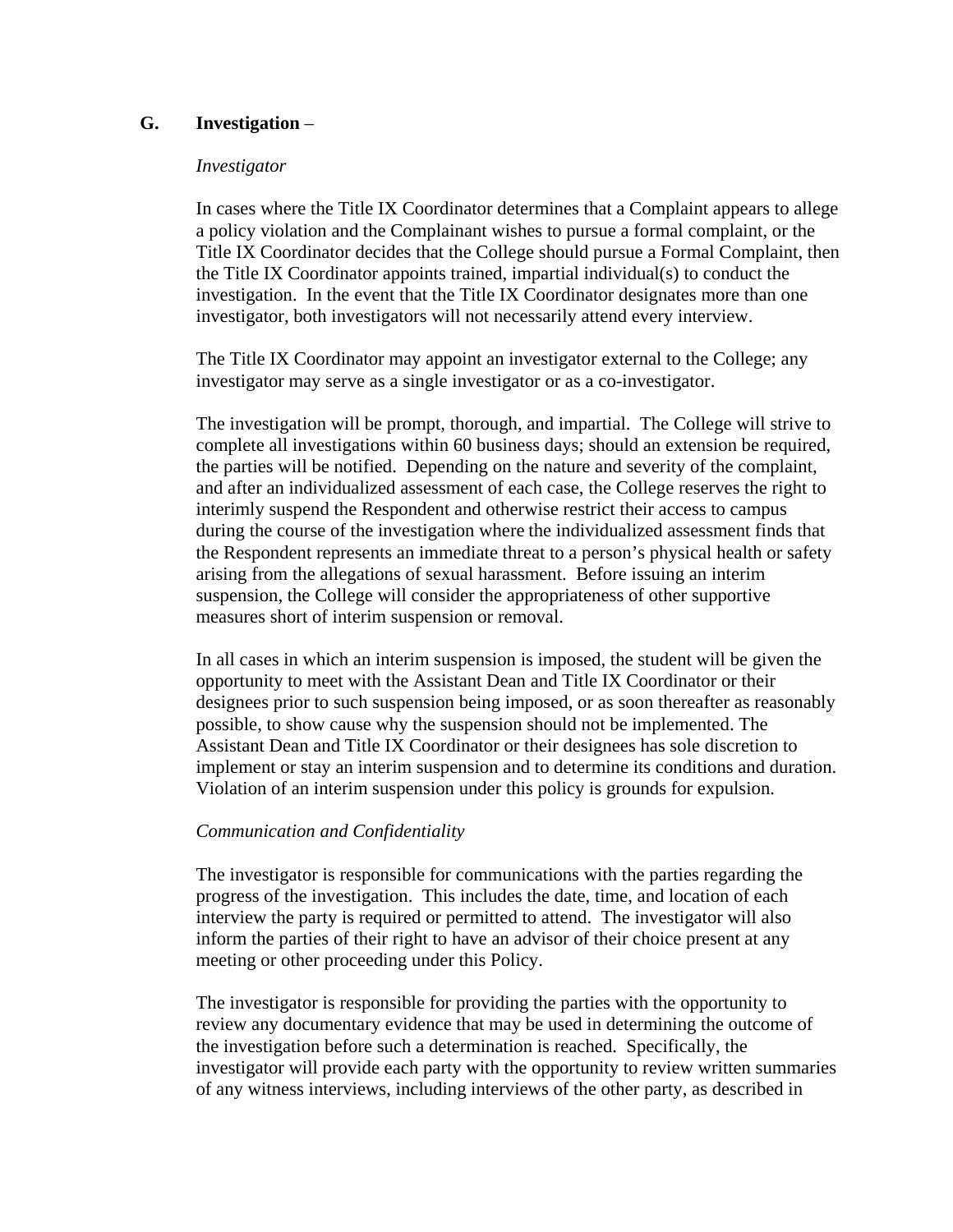greater detail below. It is important to note that any character evidence, personally identifiable information, and/or information that is irrelevant to the complaint, including information that is not permitted by law, will be redacted.

Parties and witnesses are expected to maintain confidentiality regarding the proceedings under this Policy, provided that the parties may speak to advisors, confidantes, parents, counselors, and law enforcement authorities regarding the matter, and may speak to others for the purposes of seeking, obtaining, or presenting evidence, or otherwise preparing for the meetings and proceedings described in this Policy.

The parties are reminded that, in addition to this Policy's prohibition on Retaliation and Intimidation, the College's civility policy remains in effect with respect to the parties' dealings with one another, witnesses, and third parties related to the proceedings under this Policy. Any documentary evidence, witness summaries, or other documents reviewed by the parties must be kept confidential, and may be used only for the purposes of the proceedings under this Policy. Should either party, thirdparties on their behalf, whether or not the party is aware of the action of the thirdparty, share, post, or otherwise disclose any of the documentary evidence, witness summaries, or other documents reviewed as part of the Complaint, other than as permitted under this Policy, additional disciplinary action may be taken by the College.

#### *Advisor of Choice*

The Managing Coordinator will notify all parties that each is permitted, if they wish, to have an advisor of their choice present at any meeting or other proceeding under this Policy. Parties may change their advisor at any point during the process. Advisors may be attorneys.

Meetings/proceedings will be scheduled not less than three (3) business days in advance. If a party intends to have an advisor present at a meeting/proceeding, the party must notify the investigator at least twenty-four (24) hours in advance of the meeting/proceeding of the identity of the advisor. Advisors serve in a supportive role, and are not permitted to participate actively in the investigation, or communicate with anyone other than the person being advised, except that should the case proceed to a hearing, the Advisor for each party will question the other party and any witnesses that are called. Advisors are expected to conduct themselves in a professional manner at all times and respect the decisions made by the Hearing Officer. Advisors who fail to comply with these rules will be asked to leave and will not be permitted to attend future meetings/proceedings. Should this occur, the impacted party will be able to select another person to serve as their advisor.

Should a party not select an advisor, the College will provide an advisor to that party prior to the hearing, if not sooner, based on the wishes of that party.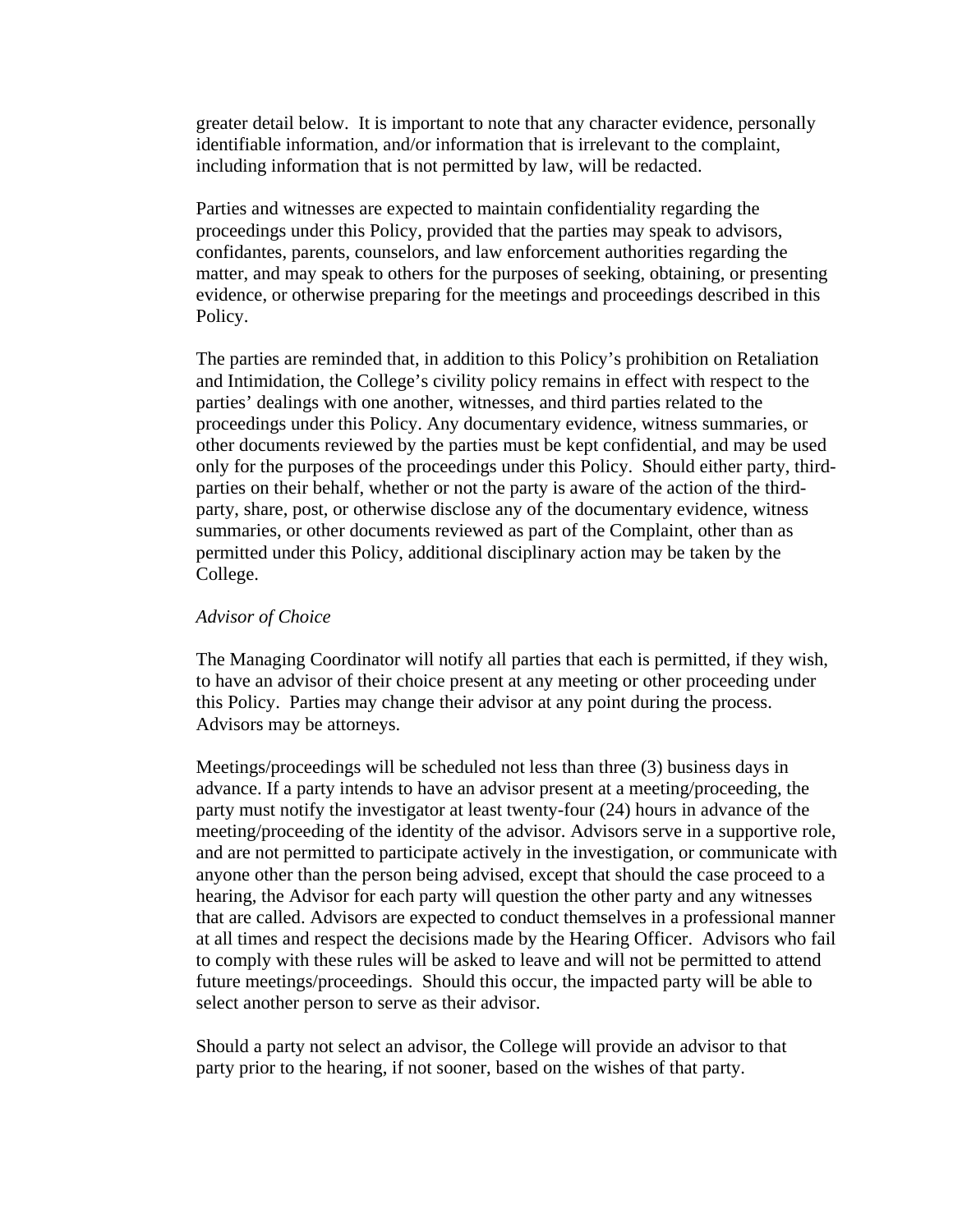Parties initiating this Policy on the Annapolis Campus are encouraged to review Section XIV which outlines specific information about attorneys and advocates available within the State of Maryland.

#### *Evidence Collection*

The investigator will interview the parties, as well as all relevant witnesses, gather any relevant evidence (such as texts/emails, social media postings, surveillance video, photos), and consider all relevant evidence. The investigator retains discretion to determine how to conduct the investigation and what information is necessary and relevant. Although formal rules of evidence will not apply, the investigator will not consider character evidence, incidents not directly related to the possible violation unless they tend to show a pattern, past sexual history (except as provided below), or sexual character of either party, unless such information is determined to be highly relevant by the Title IX Coordinator. The investigation will be thorough, impartial, and fair, and all individuals will be treated with appropriate sensitivity and respect.

During the investigation, the parties will have an equal opportunity to share information and request that witnesses be interviewed. The parties will *not* be interviewed together or be required to meet. Either party may request in writing follow-up questions to be posed to any witnesses or the other party. These questions will ordinarily be asked of the witnesses or other party unless they are determined, in the investigators' sole discretion, to be irrelevant, redundant of questions previously asked, appear designed to abuse or intimidate the witness or other party, or otherwise inappropriate.

The investigator is a neutral fact-finder, who, during the course of the investigation, may gather information in multiple ways. The investigator may collect documents and other information and may also interview witnesses or other people with relevant information beyond those identified by the parties. The interviews are not required to be in-person.

The investigator may decline to gather information if:

- The request seeks information about the Complainant sexual predisposition or prior sexual behavior, unless such questions and evidence about the Complainant's prior sexual behavior are offered to prove that someone other than the Respondent committed the conduct alleged by the Complainant, or if the questions and evidence concern specific incidents of the complainant's prior sexual behavior with respect to the respondent and are offered to prove consent.
- the request seeks information about either party's mental health history, unless that party consents;
- the request seeks information that is unreasonably duplicative;
- the request is unlikely to yield relevant evidence;
- the request seeks information that the requesting party could obtain from another source with greater convenience or less burden;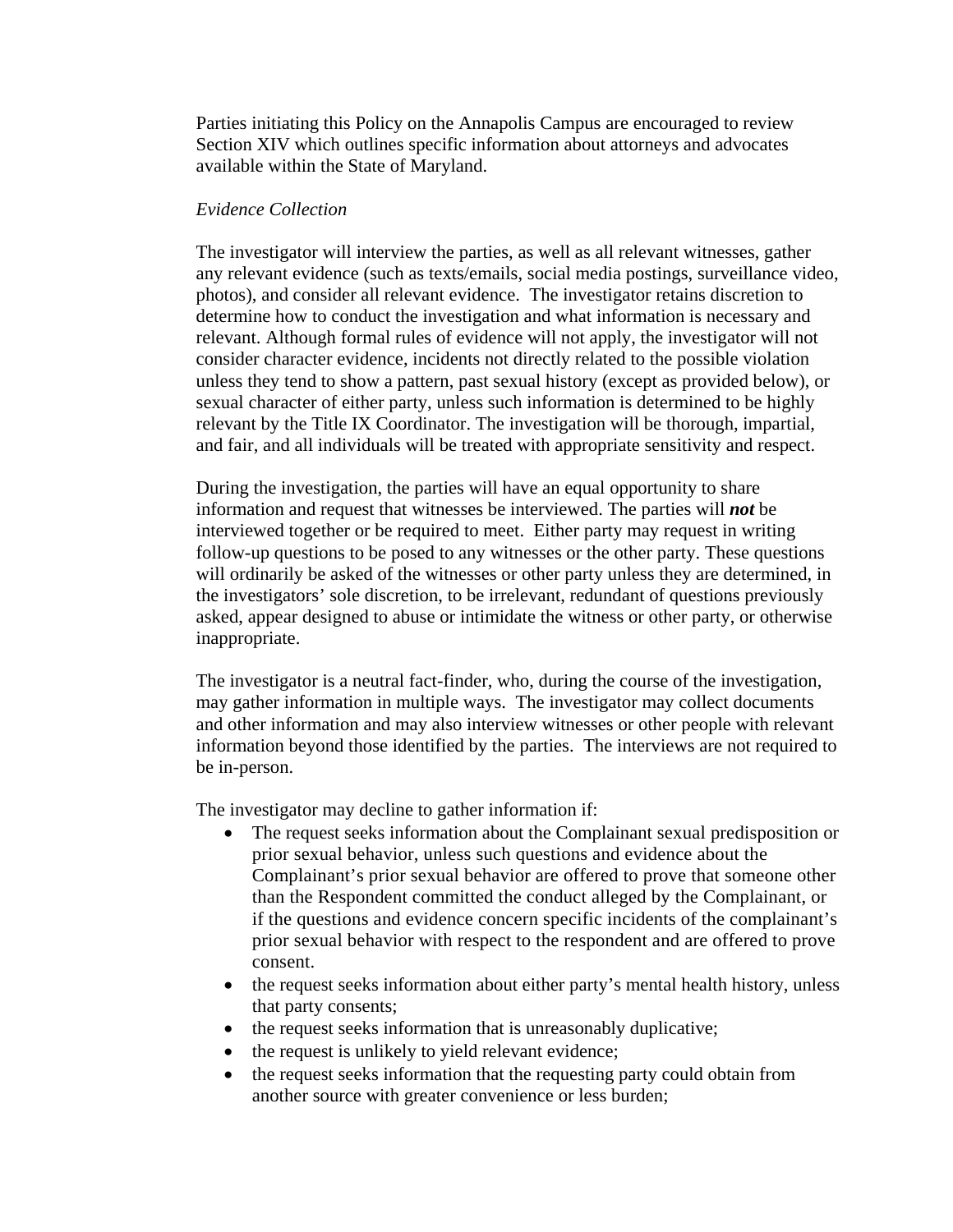- the request unreasonably invades the privacy interests of a party or witness or seeks information protected by federal or state law; or
- the burden of complying with the request is likely to substantially outweigh the benefit of the information as relevant evidence in the hearing.

### *Witness Statements and Summary of Evidence*

The investigator will prepare Witness Statements and a draft "Summary of Evidence" that includes all of the evidence to be considered at the conclusion of an investigation, including, but not limited to, any documents and/or materials gathered during the investigation, statements by witnesses, and statements by the parties (including any evidence upon which the investigator does not intend to rely in creating the final investigation report). The Parties will be provided with the opportunity to review all witness statements, including the statement of the other party, and send to the investigator questions to be posed in response. Parties will be given ten (10) days to review and respond to witness statements and the draft Summary of Evidence by providing any comments to the investigator.

Parties may be provided with witness statements throughout the course of the investigation or after all of the witnesses have been interviewed. In cases where the parties are provided with all of the witness statements at once, additional time to review the materials may be provided at the sole discretion of the investigator.

Based on the written responses submitted, the investigator(s) will make any necessary revisions, and finalize the report. The investigator(s) will document the rationale for any changes made as a result of the parties' submissions.

The Managing Coordinator will provide the final investigation report to the parties at least 10 business days before the complaint is to be reviewed by a hearing panel, as described below.

### **F. Potential Outcomes of Investigation: Post Investigation Dismissal, Non-Hearing Resolution or Referral for a Hearing**

Following an investigation, or possibly during the investigation in the event of a Non-Hearing Resolution or withdrawal of the complaint, the Title IX Coordinator will adopt one of the following options:

#### *Post Investigation Dismissal*

If the Title IX Coordinator concludes that a reasonable Title IX Sexual Harassment Hearing Panel ("Hearing Panel") could not find by a preponderance of the evidence that the alleged Prohibited Conduct occurred, the complaint would be dismissed pursuant to this policy and the dismissal can be appealed as outlined in Section IX.D.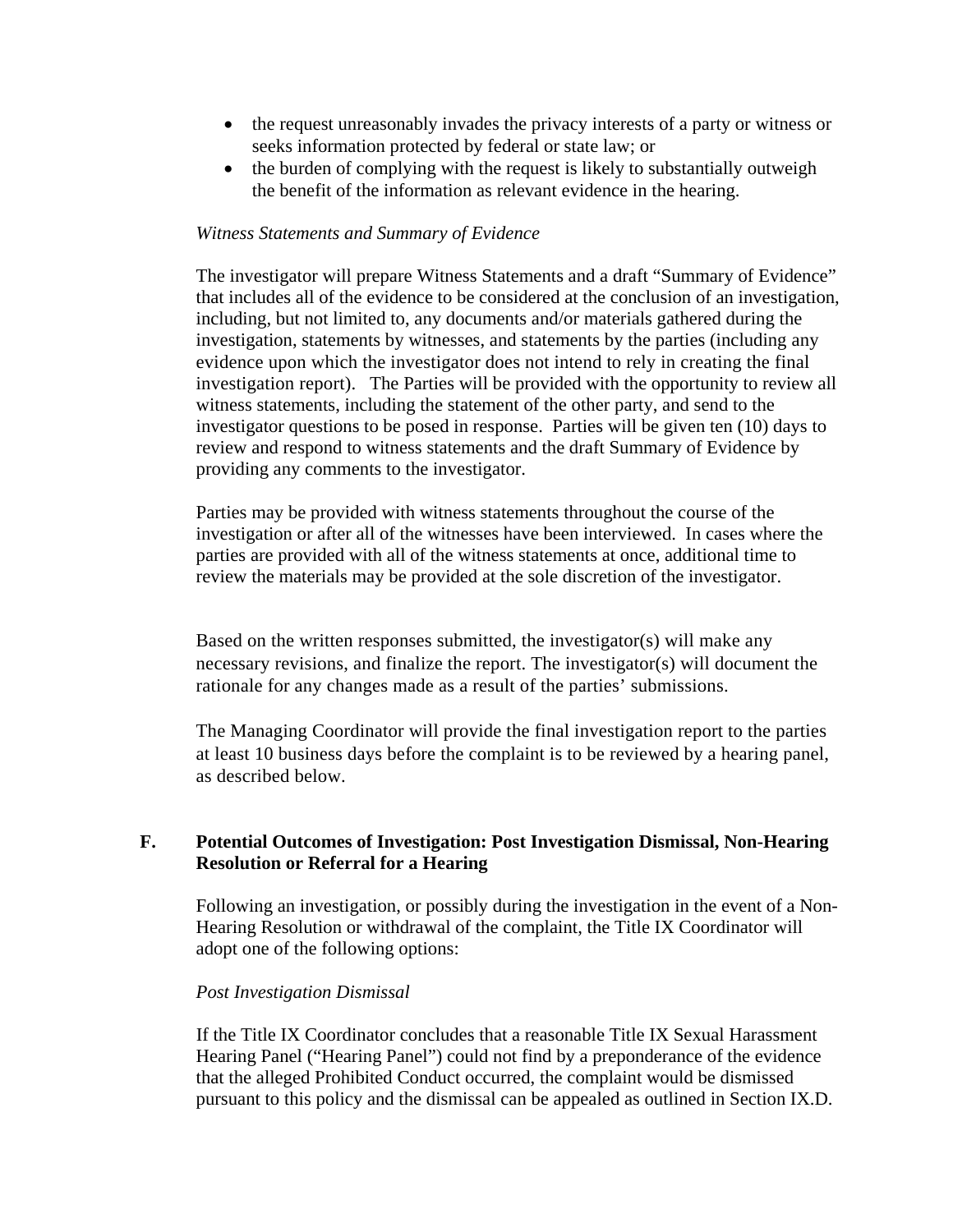### *Non-Hearing Resolution*

If the Title IX Coordinator concludes that a reasonable Hearing Panel could find by a preponderance of the evidence that the alleged Prohibited Conduct occurred, but there is not a significant dispute among the parties and the Title IX Coordinator about the proper outcome of the matter (including administrative remedies and disciplinary sanctions), the Title IX Coordinator may suggest to the parties a resolution without a hearing. In no case shall the parties be required to engage in discussions together regarding a proposed resolution.

- A non-hearing resolution is not available if a party objects to such a resolution.
- A non-hearing resolution will result in an Outcome Letter.
- The administrative remedies and disciplinary sanctions will have the same force and effect as though they were imposed following a review panel.
- Non-hearing resolutions cannot be appealed.

# *Referral to a Title IX Sexual Harassment Hearing Panel*

If the Title IX Coordinator concludes that a Sexual Misconduct Hearing Panel could find by a preponderance of the evidence that the alleged Prohibited Conduct occurred and that a non-hearing resolution is either not possible or not appropriate based on the investigation, the matter will be referred to a Hearing Panel for adjudication.

# **THE TITLE IX SEXUAL HARASSMENT HEARING PANEL**

The Hearing Panel is responsible for evaluating the information gathered by the investigator, the testimony offered by the parties and witnesses at the hearing, and determining whether a violation of this Policy occurred and the appropriate sanction(s).

### **A. Panel Composition**

Each Hearing Panel includes two members. One panel member will be an employee of the College and the other will be external to the College. The panel member external to the College will serve as the Hearing Officer. All Panel members will receive appropriate training on the Title IX Sexual Harassment Policy and on sexual misconduct. Panel members will be determined by the Managing Coordinator, in conjunction with the Title IX Coordinator.

### **B. Challenging Panel Members**

Either party may challenge a Panel member for an alleged lack of fairness or objectivity (including allegations of bias or conflict of interest). A party challenging a Panel member must submit a written challenge to the Managing Coordinator stating with specificity the reasons for the challenge. The challenge must be submitted within forty-eight (48) hours after a party is notified of the names of the Panel members.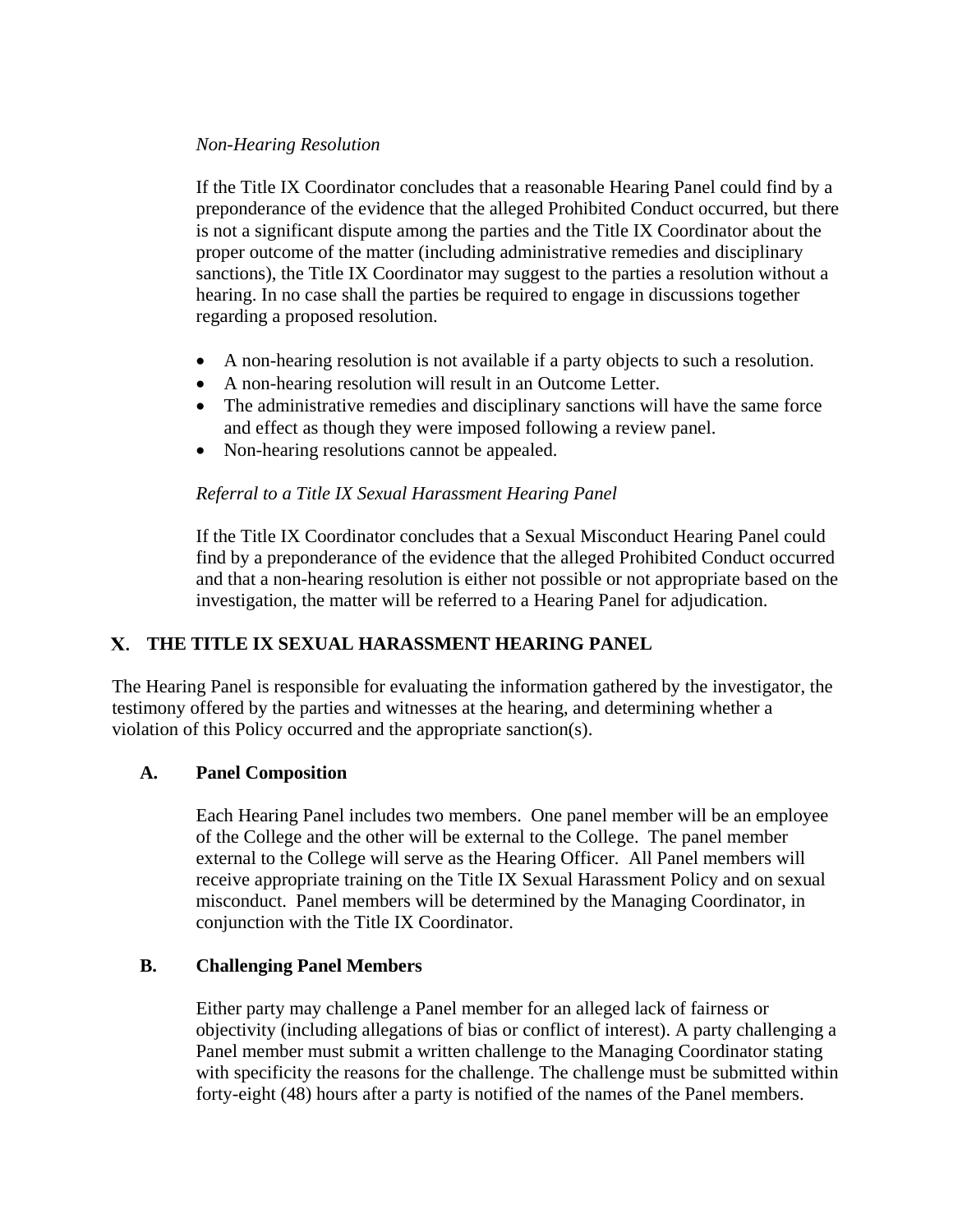The Title IX Coordinator will determine if a Panel Member needs to be replaced.

# **C. Panel Process**

- The Hearing Officer will rule on all procedural matters and on objections regarding exhibits and testimony of participants at the hearing, may question the parties and any witnesses, and is entitled to have the advice and assistance of legal counsel. The other Hearing Panel member will ask questions through the Hearing Officer.
- Each party will have access to all of the evidence from the investigation, including a copy of the completed investigation report
- At the request of either party, the College will arrange for the hearing to occur with the parties located in separate rooms with technology enabling the hearing officer and the parties to simultaneously see and hear the participants answering questions. Participants may appear at the hearing virtually, and are not required to be physically present at the same physical location of the hearing.
- Each party may make opening and closing statements.
- No person will be required to disclose information protected under a legally recognized privilege. The Hearing Officer must not allow into evidence or rely upon any questions or evidence that may require or seek disclosure of such information, unless the person holding the privilege has waived the privilege. This includes information protected by the attorney-client privilege.
- Each party may have an advisor of their choice at the hearing. If a party does not have an advisor, the College will provide one. Advisors are not permitted to actively participate in the hearing, except for asking questions of the other party and any other witnesses. In addition, witnesses may have an advisor of their choice at the hearing.
- At least five (5) days prior to the hearing, the parties and their advisors will be notified of the hearing date, time, and location. Please note that hearing may be conducted virtually, in which case parties will be provided with relevant electronic information.
- In advance of the hearing, parties will be required to identify witnesses to be called at the hearing, as well as to provide a brief written explanation of the information each witness would be asked to provide, such that the Hearing Officer can determine their relevance. The Hearing Officer has the discretion to exclude from the hearing evidence/witnesses/questions deemed irrelevant, provided the Hearing Officer will explain to the parties the basis for any such relevancy decisions. At the Hearing Officer's discretion, pre-hearing meetings may be scheduled with each of the parties and their advisers to explain the hearing protocol.
- The Hearing Officer may, at the Hearing Officer's discretion, ask questions during the hearing of any party or witness and may be the first person to ask questions of any party or witness. Each party's advisor will have an opportunity to ask relevant questions and follow-up questions of the other party and of any witnesses that participate in the hearing, including questions that challenge credibility. Each advisor has the ability to ask questions directly, orally, and in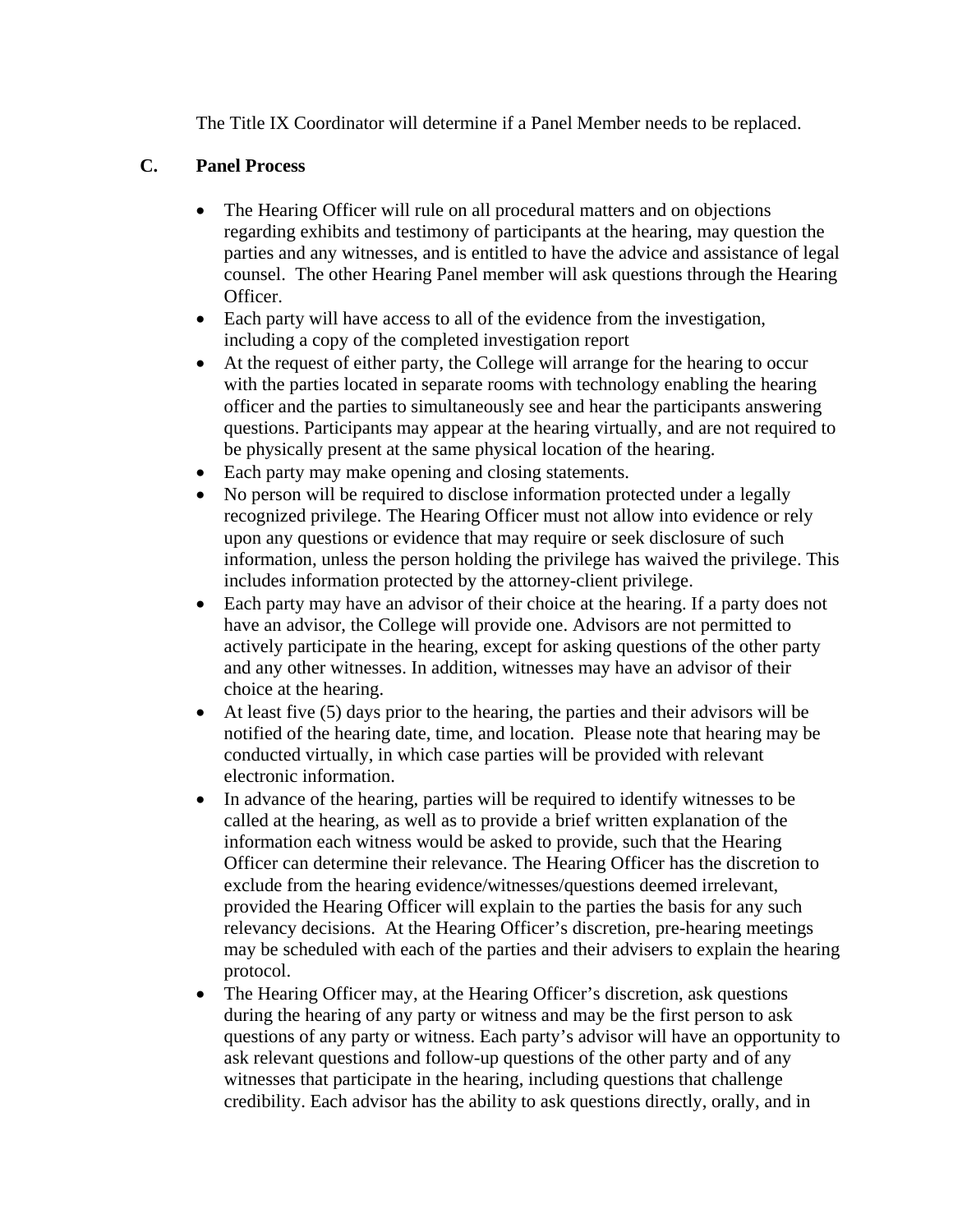real time at the hearing. The parties will not be permitted to personally ask questions of the other party or any witnesses that participate in the hearing. The advisors may ask questions under the following procedure:

- o The advisor will ask a question of the applicable participant.
- o Before the participant answers a question, the Hearing Officer will rule as to whether the advisor's question is relevant to the alleged charges (questions that are intended to be abusive or harass a party or witness will be considered irrelevant).
- o If the Hearing Officer rules the advisor's question is not relevant, then the Hearing Officer must explain any decision to exclude a question as not relevant. If the Hearing Officer allows the question as relevant, the participant will answer it.
- o A Complainant's sexual predisposition or prior sexual behavior is not relevant except where questions and evidence about a Complainant's prior sexual behavior are offered to prove that someone other than the Respondent committed the alleged conduct charged by the Complainant or if the questions or evidence concern specific incidents of the Complainant's prior sexual behavior with the Respondent and are offered to prove the Complainant's consent of the alleged conduct.
- o If a party or witness refuses to submit to any cross-examination questions from a party's advisor during the hearing, the Hearing Panel will not rely on any statement of that party or witness, when reaching a responsibility determination. However, if the Respondent refuses to submit to crossexamination about statements that are the subject of the charges (for instance, in a case of Quid Pro Quo Harassment), those statements are not precluded from admission despite the Respondent's refusal to answer.
- o The Hearing Panel will not draw an inference about the determination regarding responsibility based solely on a party's or witness's absence from the hearing or refusal to answer questions.
- o The hearing will be recorded in audio or audiovisual format and may be transcribed at the discretion of the College. The recording or transcript, if applicable, will be available for the parties to inspect and review, upon request.

### **D. Written Determinations**

The deliberations of the Panel are private and closed to the parties and public.

The Panel shall determine whether a violation of this Policy occurred using the preponderance of the evidence standard.

Following the hearing, the Hearing Panel will consider all of the relevant evidence and deliberate regarding responsibility. The Hearing Panel shall make a determination, by a preponderance of the evidence, whether the Respondent has violated the policy. The Hearing Officer shall write a written determination, which will contain: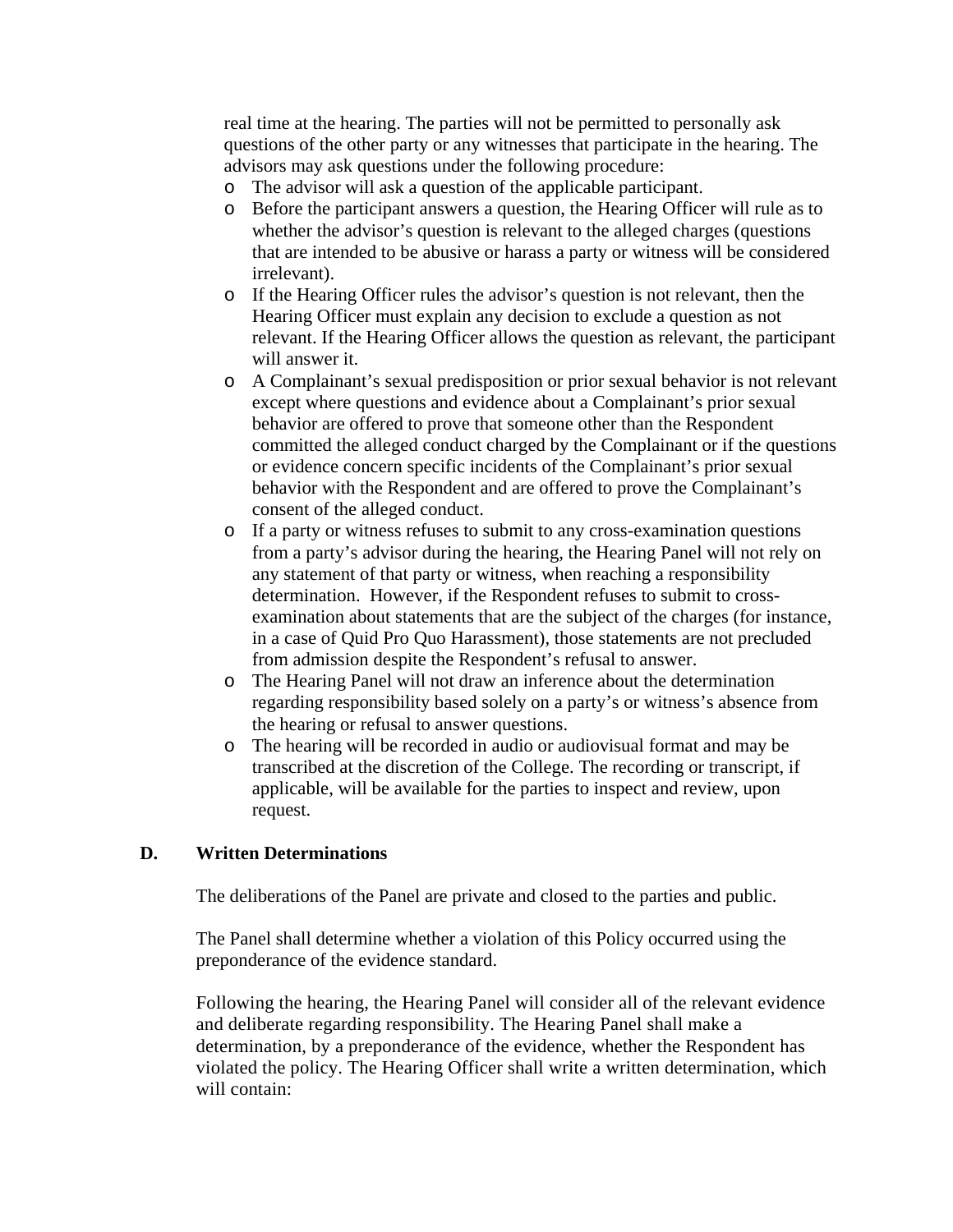- 1. The allegations potentially constituting Title IX sexual harassment;
- 2. A description of the procedural steps taken from the receipt of the formal complaint through the determination (including any notifications to the parties, interviews with parties and witnesses, site visits (if any), methods used to gather other information, and the hearing);
- 3. Findings of fact supporting the determination;
- 4. Conclusions regarding the application of this policy to the facts;
- 5. A statement of, and rationale for, the result as to each allegation, including a determination regarding responsibility (i.e., whether a policy violation occurred), any disciplinary sanctions imposed if there has been a finding of responsibility, and whether any remedies designed to restore or preserve equal access to the College's education program or activity or working environment will be implemented; and
- 6. Relevant appeal information for the parties.

Disciplinary sanctions and remedies will be determined in accordance with the procedures listed below, and an explanation of the determination of appropriate sanctions will be included by the Hearing Officer in the written determination.

The parties and their advisers will simultaneously be provided with the written determination via electronic format.

#### **E. Sanctions**

If the Panel determines that a violation has occurred, the Panel shall then determine the appropriate sanction(s). Members of the College community who are determined to have violated this Policy may be subject to sanctions depending on the nature and severity of the offense, regardless of whether the Title IX Sexual Harassment is the subject of a criminal investigation or results in a criminal conviction.

The goal of sanctions is to  $(1)$  end the misconduct;  $(2)$  remedy its effects on the reporting party and/or the College community; and (3) take reasonable steps calculated to prevent its recurrence.

Sanctions for Title IX Sexual Harassment may range from mandated education, a formal warning, probation, suspension, expulsion (for students), or corrective action up to and including termination (for employees).

Sanctions may also require that existing support measures stay in place for a prescribed period of time. Likewise, sanctions may involve the imposition of new remedies, such as no contact orders, disciplinary probation, housing placement, or academic adjustments, based upon the facts developed during the investigation and the conclusions reached in the case.

Specific sanctions include, but are not limited to: formal reprimand (to be included in the permanent record of the student or employee); expulsion from the dormitories (if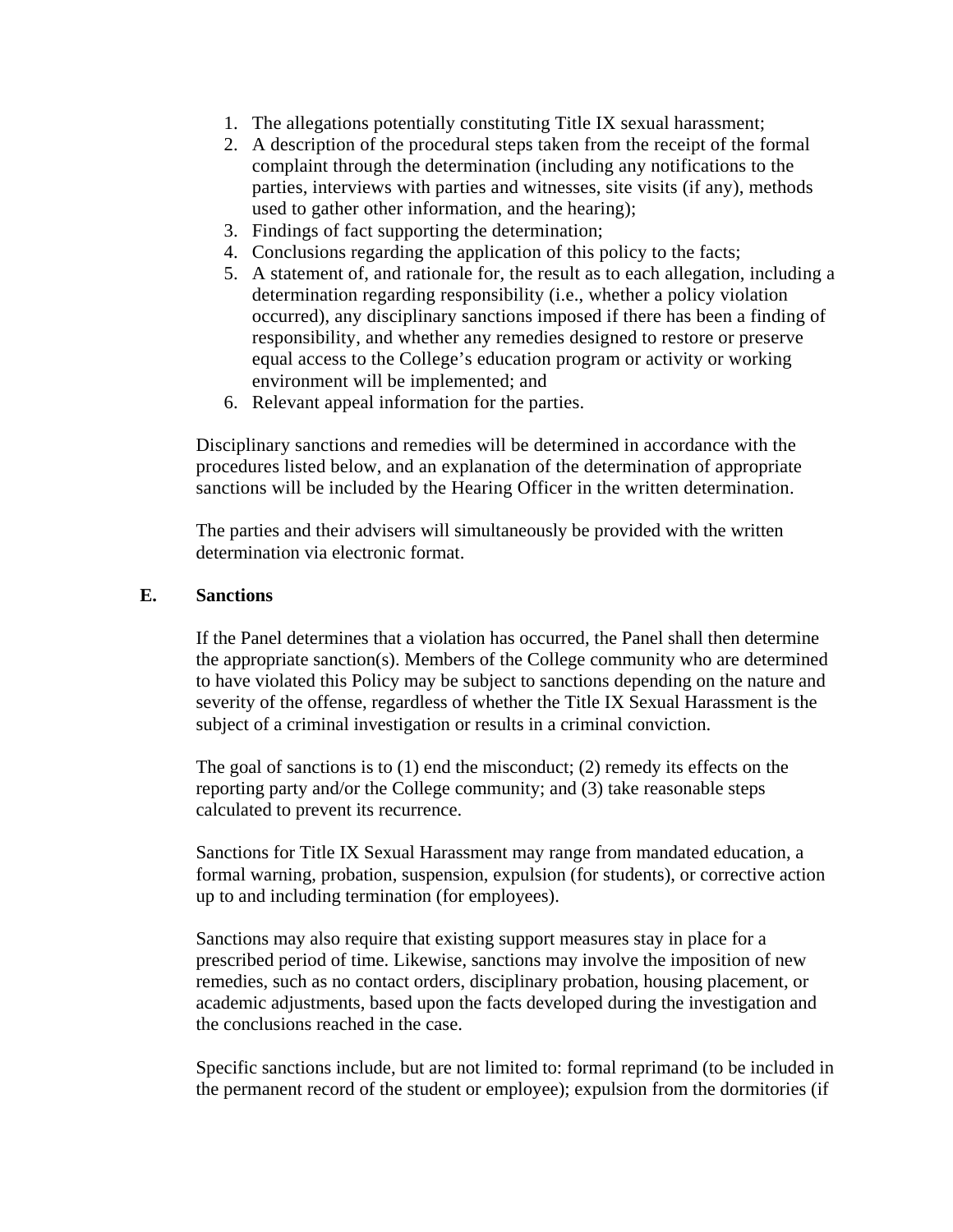the person is a student residing on campus); suspension or expulsion from the College, with or without the refund of fees, in the case of students; suspension with or without pay or termination of employment, in the case of employees; commencement of procedures to terminate appointment by reason of "failure to perform teaching duties in a satisfactory manner" or for "moral turpitude," as provided in Polity Article IV (6) (a) (i) and (ii), in the case of tutors; disciplinary probation; no-contact orders or prohibitions from entering certain parts of campus or attending certain campus events; and mandatory education on issues related to Title IX Sexual Harassment, including, but not limited to, prevention and awareness, victims' rights, and appropriate behaviors.

Upon a finding that a student is responsible for engaging in Rape as defined in III.O above, the Respondent will ordinarily be suspended for *a minimum of two (2) calendar years*, or a longer period up to and including expulsion, if one or more of the following factors are found by a preponderance of the evidence.

- 1. Proven history of prior Title IX Sexual Harassment or sexual misconduct by the Respondent;
- 2. Whether the Respondent has a proven history of violating no contact orders or restraining orders;
- 3. Whether the prohibited conduct involved the use of physical force, including but not limited to restraining, strangling, hitting, punching, slapping, or kicking;
- 4. Whether the prohibited conduct involved the use of a weapon;
- 5. Whether the Respondent facilitated the prohibited conduct through the use of drugs, alcohol, or other intoxicants;
- 6. Whether the prohibited conduct occurred by knowingly taking advantage of the incapacitation of the Complainant;
- 7. Whether the prohibited conduct involved multiple victims;
- 8. Whether the prohibited conduct was committed by multiple individuals acting together;
- 9. Whether the prohibited conduct included the recording, photographing, transmitting, viewing, or distributing of intimate or sexual images without consent;
- 10. Whether the Respondent threatened violence against the Reporting Party, Complainant, or others.

Engaging in any other prohibited activity under this policy may result in a sanction greater than this minimum suspension period, even absent any of the factors noted above.

If either party (or their surrogates) is found to have engaged in Retaliation or Intimidation, they may be subject to sanctions beyond those articulated by the Panel by the Assistant Dean, Dean, or Director of Personnel, depending on the nature and severity of the offense and the individual's disciplinary record.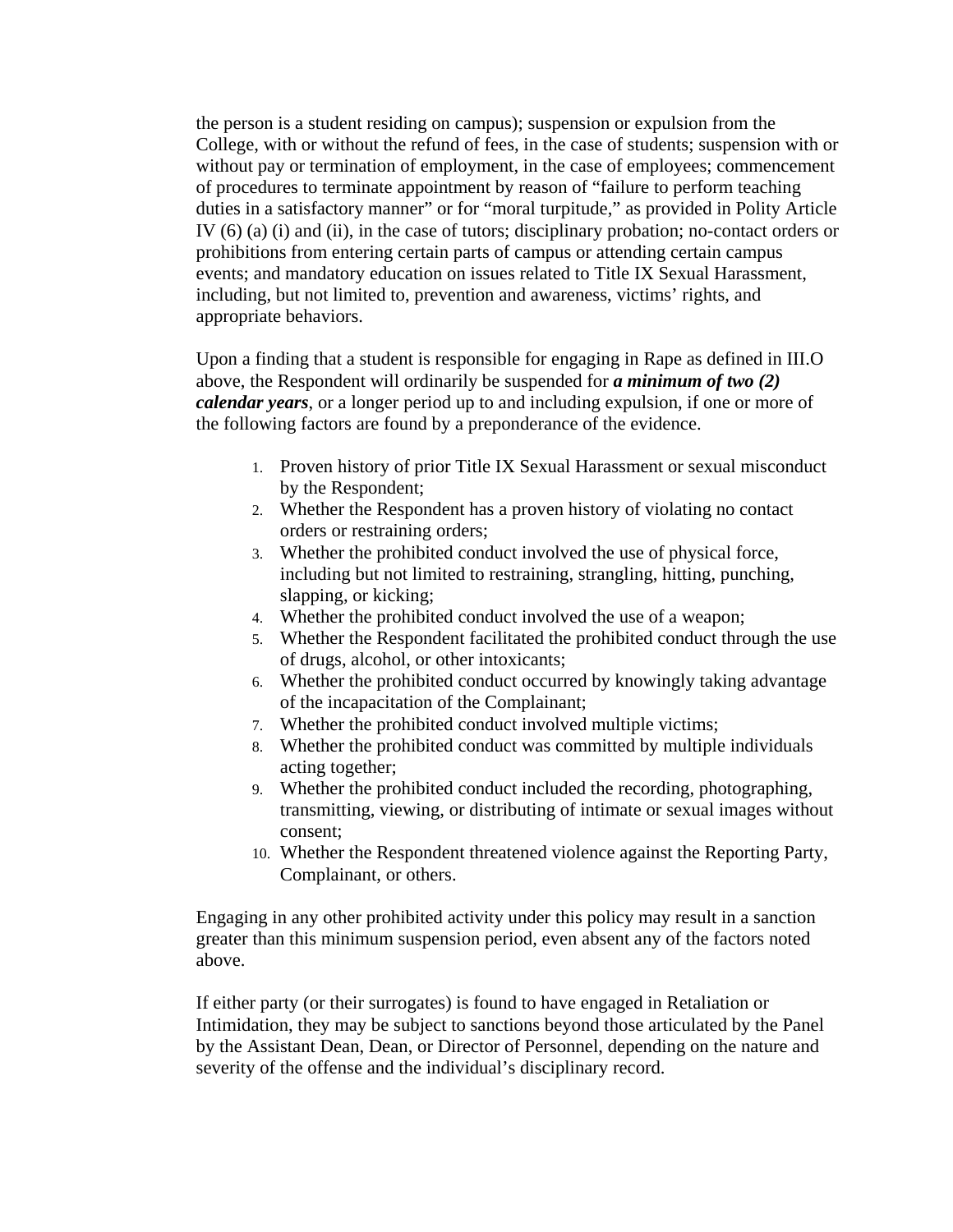The Hearing Panel will determine sanctions solely for the case being adjudicated under this Policy. Additional or more severe sanctions may be imposed by the Title IX Coordinator, Dean, Assistant Dean, or Director of Personnel/Human Resources for related violations and/or after a review of the disciplinary and/or employee file of the Responding Party.

Both the Complainant and the Respondent shall be notified in writing of the outcome of the investigation and the rationale of the Panel in reaching the outcome. The parties shall also be notified in writing of any sanction imposed on the Respondent as a result of a violation of this Policy.

The Panel process ordinarily concludes within fifteen (15) days of the date of the hearing.

Interim support measures put in place during the investigation may be continued or implemented as part of sanctions. Even if a Respondent is found *not responsible*, in the discretion of the Title IX Coordinator, support measures may remain in place depending on the circumstances.

# **Appeals**

The Complainant and the Respondent have equal rights to an impartial appeal. Appeals shall be limited to the following grounds:

- There was a material deviation from the procedures that affected the outcome of the process;
- There is new and relevant information that was unavailable, with reasonable diligence and effort that could materially affect the outcome.
- The Title IX Coordinator, investigator(s), or hearing officer had a conflict of interest or bias for or against the parties (generally, or specifically in this matter) that affected the outcome of the matter.

Generally, the original decision, including sanctions, remains in effect throughout the appeal period.

Both the Complainant and the Respondent will have five (5) business days from written notification of an outcome to submit a written appeal to the Title IX Coordinator. If the Title IX Coordinator receives no timely appeals, both parties will be notified that the original decision stands.

If and when the Title IX Coordinator receives a timely appeal, the appeal will be shared with the non-appealing party who may, but need not, provide a written response within five (5) business days of receiving a copy of the appeal. This response is a right, but not a requirement. The decision by a party not to respond to the other party's appeal does not indicate agreement with that appeal.

For cases adjudicated on the Santa Fe Campus, the person reading the appeal (Appeal Officer)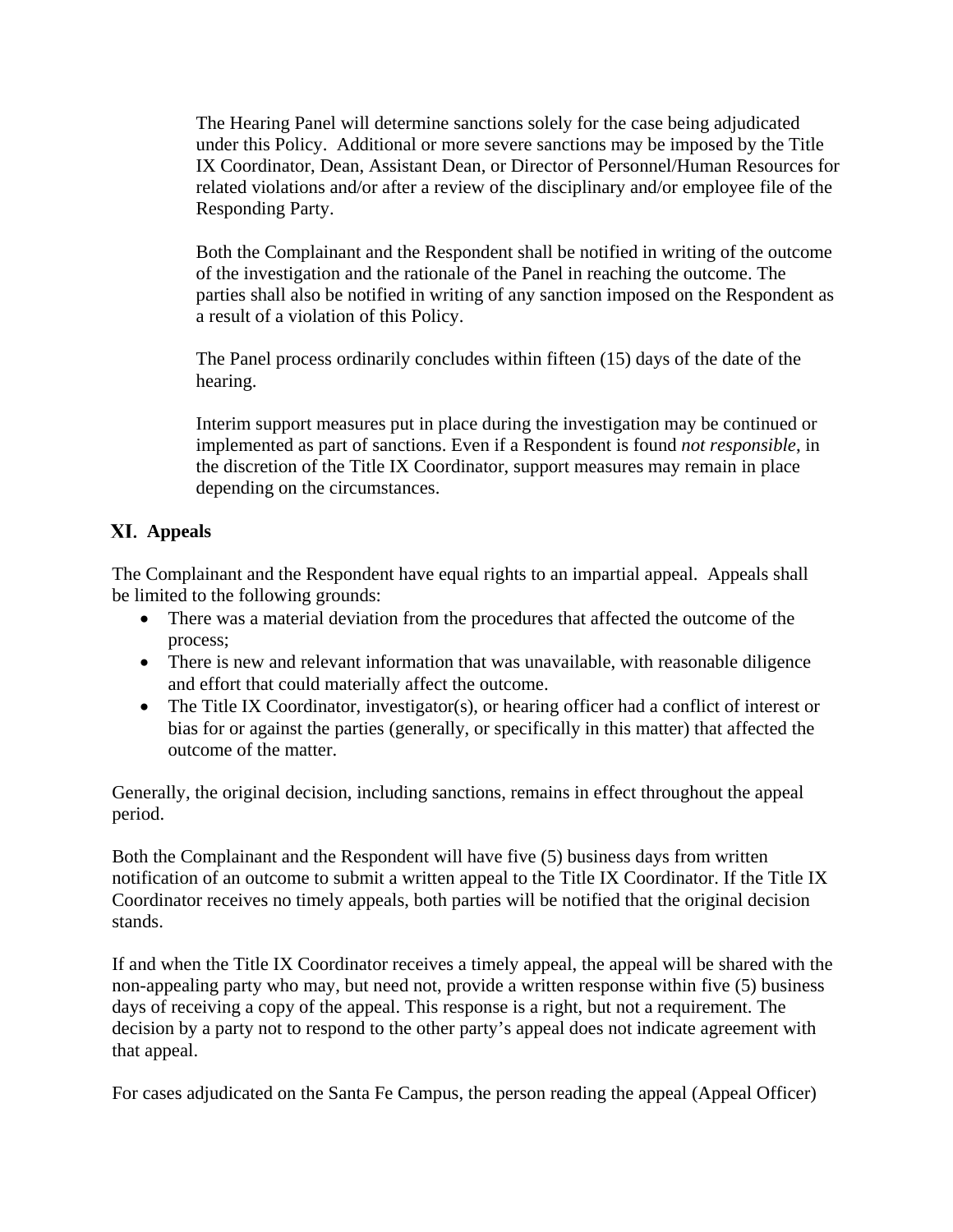will be the Director of Personnel on the Annapolis Campus. For cases adjudicated on the Annapolis Campus, the Appeal Officer will be the Director of Human Resources on the Santa Fe Campus. Parties will not meet with the Appeal Officer and should not communicate with them directly. The appeals process is conducted in writing through the Title IX Coordinator. Therefore, when submitting documents in the appeal process, parties should include any and all information they would like to have considered.

The Appeal Officer will evaluate the appeal based on the record considered by the Panel. Any information or materials that were previously submitted and determined to contain personally identifiable information and/or information that is irrelevant to the complaint, including information that is not permitted by law and character evidence, will not be considered by the Appeal Officer.

The Appeal Officer is not expected to conduct a full review of the case. This is not an opportunity for the Appeal Officer to substitute their judgment for that of the Panel. Rather, they may only make changes to the original outcome when at least one of the specified grounds for appeal is met. The changes made should directly pertain to the appeal grounds that were met.

The Appeal Officer may a) determine that no grounds for appeal have been met; thus, the original decision stands; b) determine that grounds for appeal have been met, and choose to remand the matter back to the Panel to address the appealed aspects of the case; or c) may make a new finding of fact, finding of responsibility, and/or (as appropriate) sanction(s). The Appeal Officer's decision will be made based on the preponderance of the evidence standard. The Officer's decision is final, and no further appeal is permitted.

Absent unusual circumstances, the Title IX Coordinator will provide the outcome of the appeal in writing to the Complainant and Respondent within fifteen (15) business days from the Appeal Officer's receipt of the appeal.

### **Withdrawal from St John's College With Charges Pending**

If a student Respondent withdraws from St. John's College while any aspect of this Policy is in progress, and before any findings have been made, the Respondent's academic file will include a letter from the Title IX Coordinator reflecting that the student withdrew pending an investigation of disciplinary charges. If a student Respondent withdraws after an investigation found that person responsible for violating the Policy, but before a sanction was implemented, the student's academic file will include a letter from the Title IX Coordinator reflecting that the student withdrew pending disciplinary sanctions. Should a student decide to withdraw and not participate in the investigation or Panel, St. John's College may opt to proceed without the student to a reasonable resolution and the student will not be permitted to return unless all sanctions have been satisfied.

Should an employee Respondent decide to resign or otherwise leave the College and not participate in the investigation, St. John's College may opt to proceed with the investigation without the employee to a reasonable resolution and the employee may not be permitted to reapply for employment or to otherwise participate in the St. John's College community if a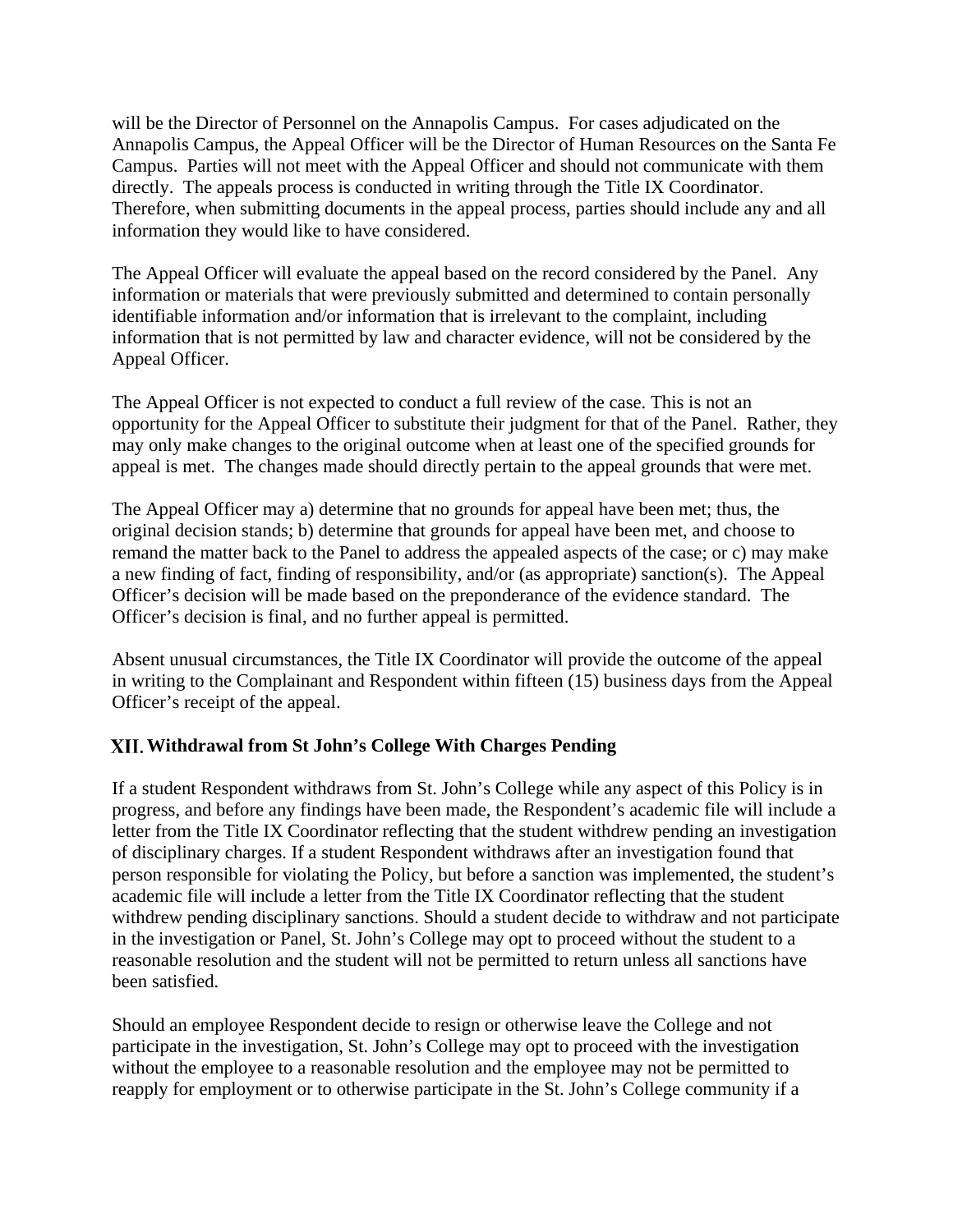policy violation is found or if the investigation is impeded or impossible due to the employee's lack of participation.

### **Reinstatement of Students After Disciplinary Suspension for Any Sexual Misconduct**

Any reinstatement following a period of suspension for any violation is conditional. Students who wish to return to St. John's College following a term of disciplinary suspension for Title IX Sexual Harassment must demonstrate that they are prepared to return to the College and meet behavioral expectations. *Reinstatement is not automatic.*

Students who request to be reinstated following disciplinary suspension for Title IX Sexual Harassment must obtain clearance from the Title IX Coordinator and the Assistant Dean on the campus where they were last enrolled. Such requests must be submitted in writing at least eight (8) weeks prior to the beginning of the semester.

Any student who has outstanding sanctions must complete them prior to reinstatement. Students who are being reinstated after suspension for Title IX Sexual Harassment will have the following requirements:

- Disciplinary probation: Students who are reinstated after suspension will be placed on disciplinary probation for the remainder of their time at St. John College. Students on disciplinary probation are restricted from certain leadership positions/opportunities within the College. Students who violate any policies of the College or exhibit behavior prohibited by the College may face more serious disciplinary sanctions, including immediate dismissal from the College with no reimbursement of fees or tuition.
- Academic work: Any academic work completed elsewhere during the term of suspension will not be transferred into St. John's College.
- Proof of good standing: If a student has attended another institution of higher learning during the period of suspension, they will be required to provide (1) proof of good disciplinary standing from each institution attended; (2) a copy of their student conduct record from each institution attended.
- Financial aid/scholarships: Students who are seeking reinstatement from suspension must work with the Financial Aid Office to determine, what, if any, impact their suspension may have on any scholarship or financial aid.
- Complaints of misconduct: Prior to reinstatement, a student must notify the College if they have been the subject of any complaints of misconduct during the period of suspension, whether at an educational institution, through law enforcement, employment, or otherwise. Failure to notify the College of any complaints of misconduct will result in immediate expulsion should such complaints later come to light.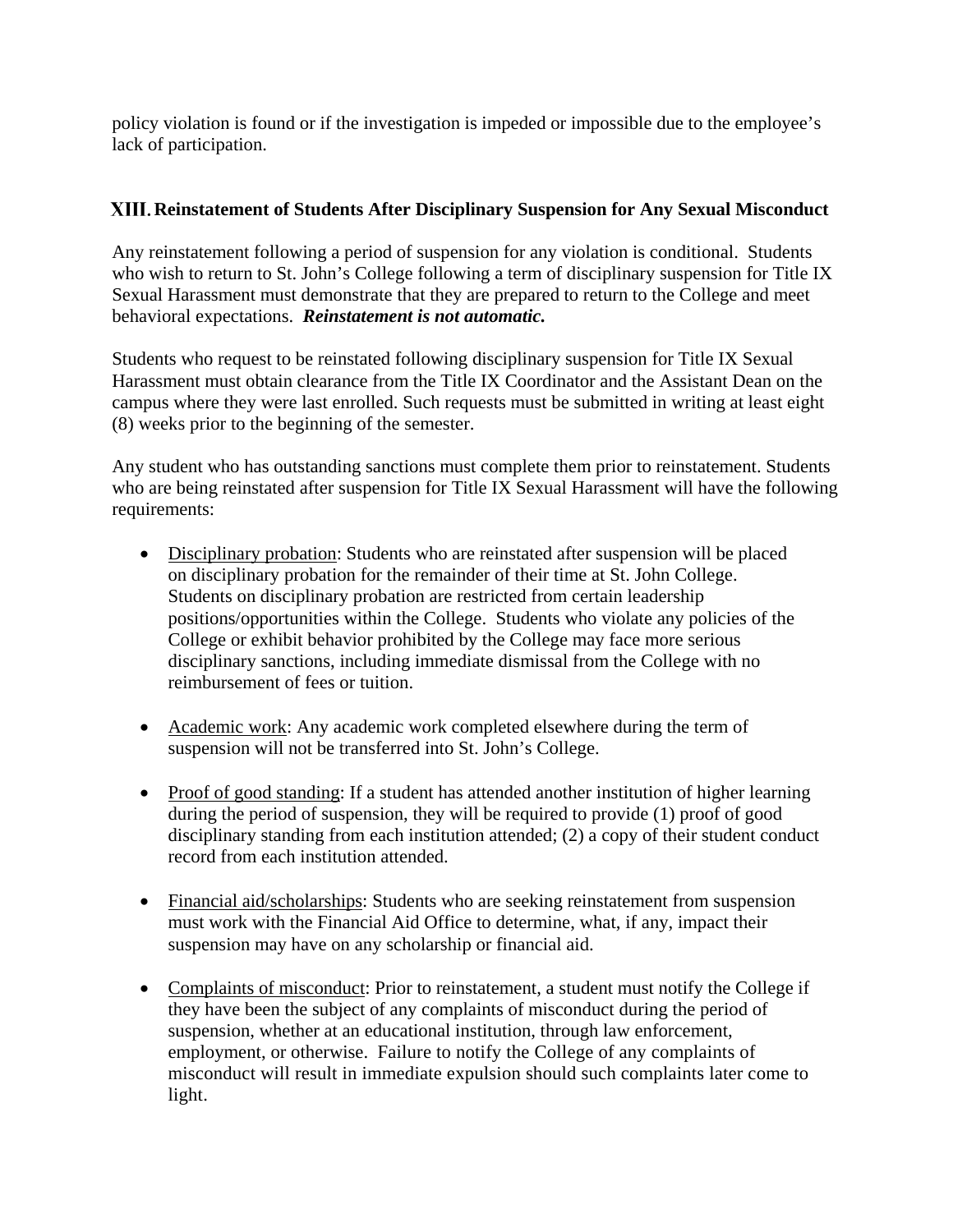- Re-entry meeting: Students applying for reinstatement must schedule a meeting with the Title IX Coordinator and the Assistant Dean prior to the desired term of reenrollment to review the student's progress, assess readiness to return, and discuss expectations for re-entry.
- Check In: Depending on the circumstances, the Title IX Coordinator and/or Assistant Dean may require the returning student to check in periodically to assess the student's transition and compliance.

If at the time of reinstatement the Complainant is still an enrolled student, the Title IX Coordinator or Deputy Title IX Coordinator will promptly notify the Complainant (1) if the Respondent requests reinstatement following a period of suspension for Sexual Misconduct; (2) of the reinstatement decision; and (3) when the Respondent is expected to return to campus.

The Title IX Coordinator or Deputy Title IX Coordinator will be available to meet with the Complainant prior to the student's reinstatement to discuss whether support measures are required.

The processes and potential for support meaures outlined in this section may differ depending on the wishes of the Complainant concerning receipt of such notifications and the then-current status of the Complainant (i.e., whether or not they remain affiliated with St. John's College) which may affect the ability to implement certain accommodations.

### **Documentation**

The College (through the appropriate office) will retain all of the documentation generated as the result of a complaint for seven years, in accordance with state and federal records laws and College policy. All documentation of records are private and confidential to the extent possible under law. Student records are disciplinary records under FERPA. Employee records of the Grievance Process are subject to the Freedom of Information Act (FOIA).

# **Campus-Specific Considerations: Annapolis**

Within the state of Maryland, student parties in Title IX Sexual Harassment cases are provided with specific rights and access to a licensed attorney, an advocate supervised by an attorney, or a trained advocate to be paid for, at least in part, by the Maryland Higher Education Commission.

Student parties are entitled to have assistance by a licensed attorney, an advocate supervised by an attorney, or a trained advocate:

- At all meetings, hearings, and interviews associated with the complaint;
- To provide private consultations with the student during hearings, meetings, and interviews, except during question of the student at a hearing; and
- To assist with the student's exercise of any right during the proceedings.

In addition to assistance by a licensed attorney, an advocate supervised by an attorney, or a